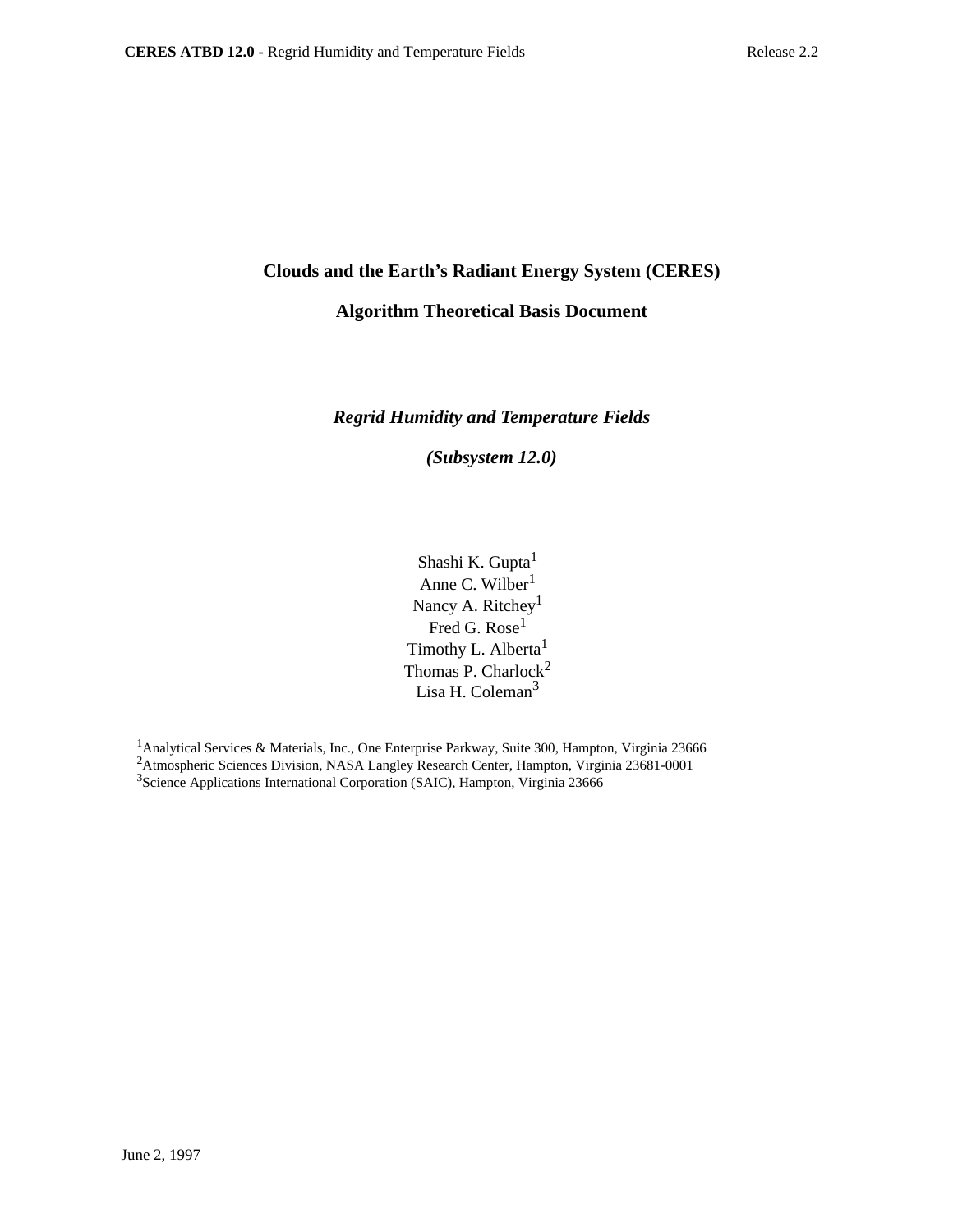

## **CERES Top Level Data Flow Diagram**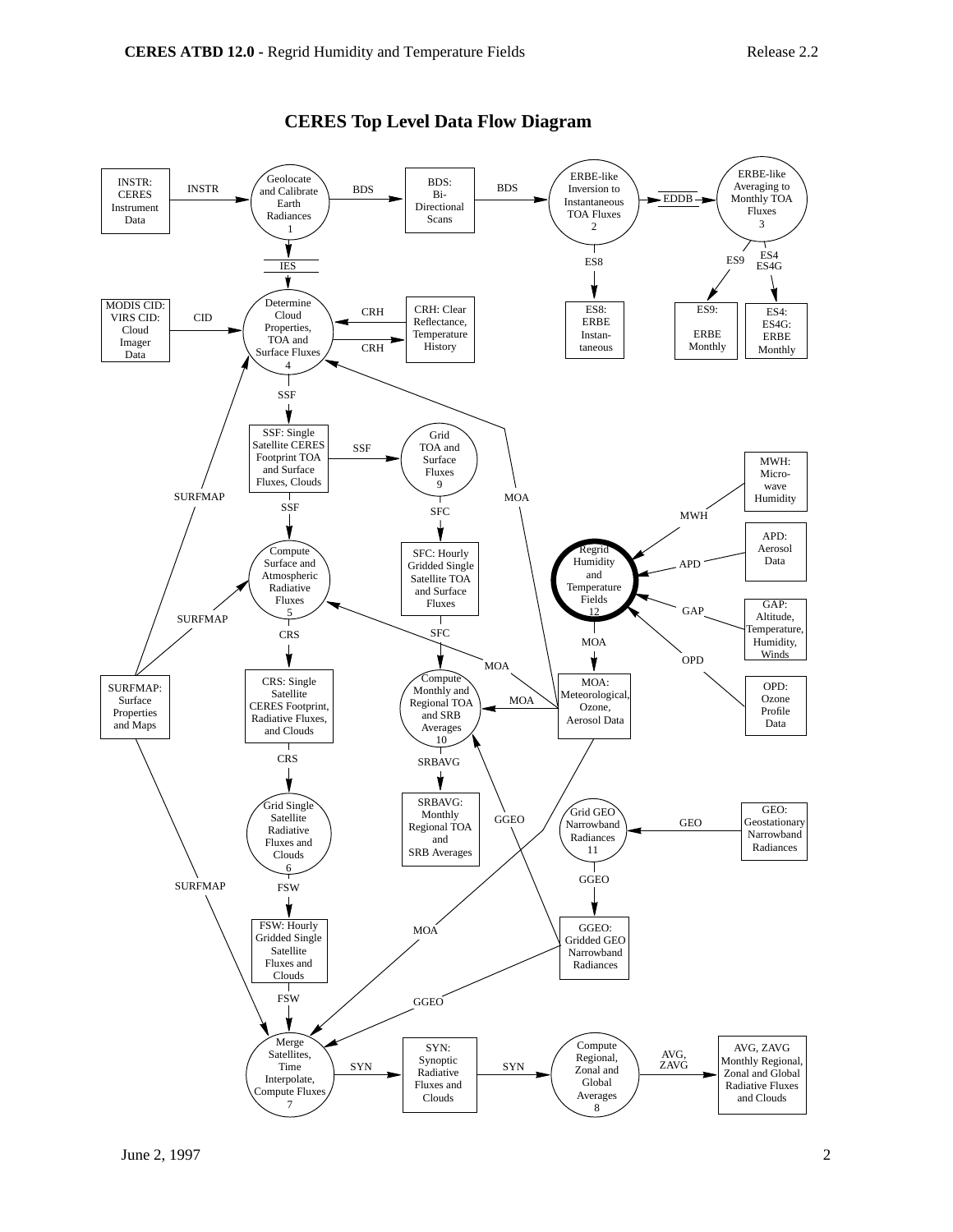#### **Abstract**

*This subsystem describes interpolation procedures used in producing global fields of meteorological profiles and other ancillary parameters required in CERES processing on a common spatial and temporal resolution. The inputs to this subsystem will be global datasets of those ancillary parameters acquired from many outside sources, generally on different spatial and temporal resolutions. The output of this subsystem will be global fields of the same parameters on a common spatial and temporal resolution, readily accessible to other CERES subsystems as required in their processing. Interpolation procedures used with different input datasets may differ in detail depending on the nature and the resolution of that dataset.*

### **12.0. Regrid Humidity and Temperature Fields**

#### **12.1. Introduction**

Meteorological and other atmospheric parameters such as surface temperature and pressure, profiles of geopotential height, humidity, and ozone, and column burdens of water vapor, ozone, and aerosols are essential ancillary inputs to the various CERES processing subsystems, such as inversion, cloud analysis, and SARB analysis. These ancillary data can only be assembled from a variety of outside sources. Originating from diverse sources, these data do not conform to a common spatial and temporal grid system. The primary purpose of this subsystem is to put these ancillary data on a common spatial grid and 1-hourly time resolution. Each set can then be used for processing the hourly segments of satellite data.

#### **12.2. Data Sources and Products**

The bulk of the inputs for this subsystem, namely, the surface temperature and pressure, and profiles of temperature and specific humidity will be obtained from the Goddard Earth Observing System, Version 1 (GEOS-1) four-dimensional data assimilation model products being produced by the Data Assimilation Office (DAO) at the NASA Goddard Space Flight Center. The spatial resolution of the GEOS-1 products is 2 lat. x 2.5 lon., and the temporal resolution is six hourly (00Z, 06Z, 12Z, and 18Z). Water vapor burden over the oceans from SSM/I on the DMSP satellites will be used to quality check and supplement the GEOS-1 humidity data. Column ozone burden and information on its vertical distribution in the stratosphere are presently available from SBUV/2, a nadir-viewing instrument on NOAA's polar-orbiting satellites. When necessary, SBUV/2 data will be supplemented by column ozone data from the Total Ozone Mapping Spectrometer (TOMS). Aerosol column loading is being obtained at NOAA on a weekly-average basis over the oceans from AVHRR radiances (see Rao et al. 1989). Profiles of stratospheric aerosols can be obtained from the climatologies developed from SAGE data. In the EOS time period, column burdens of water vapor, ozone, and aerosols will all be available concurrently from MODIS-N.

The output from this subsystem consists of surface temperature, pressure, and geopotential height, profiles of temperature, specific humidity, and ozone at up to 58 levels from surface to 0.1 hPa, and aerosol parameters separately for troposphere and stratosphere. Consideration of a number of factors led to the decision to archive MOA products on the same horizontal resolution as the incoming GEOS-1 data, instead of the 1 x 1 (equal-angle) CERES grid. First, most of the CERES processing will be done on a footprint scale. Therefore, putting MOA data on the CERES grid offers no advantage, while errors incurred in the regridding process are a definite disadvantage. Second, DAO are seriously considering producing GEOS-1 data on a 1 x 1 grid in the near future, which may exactly match the CERES grid.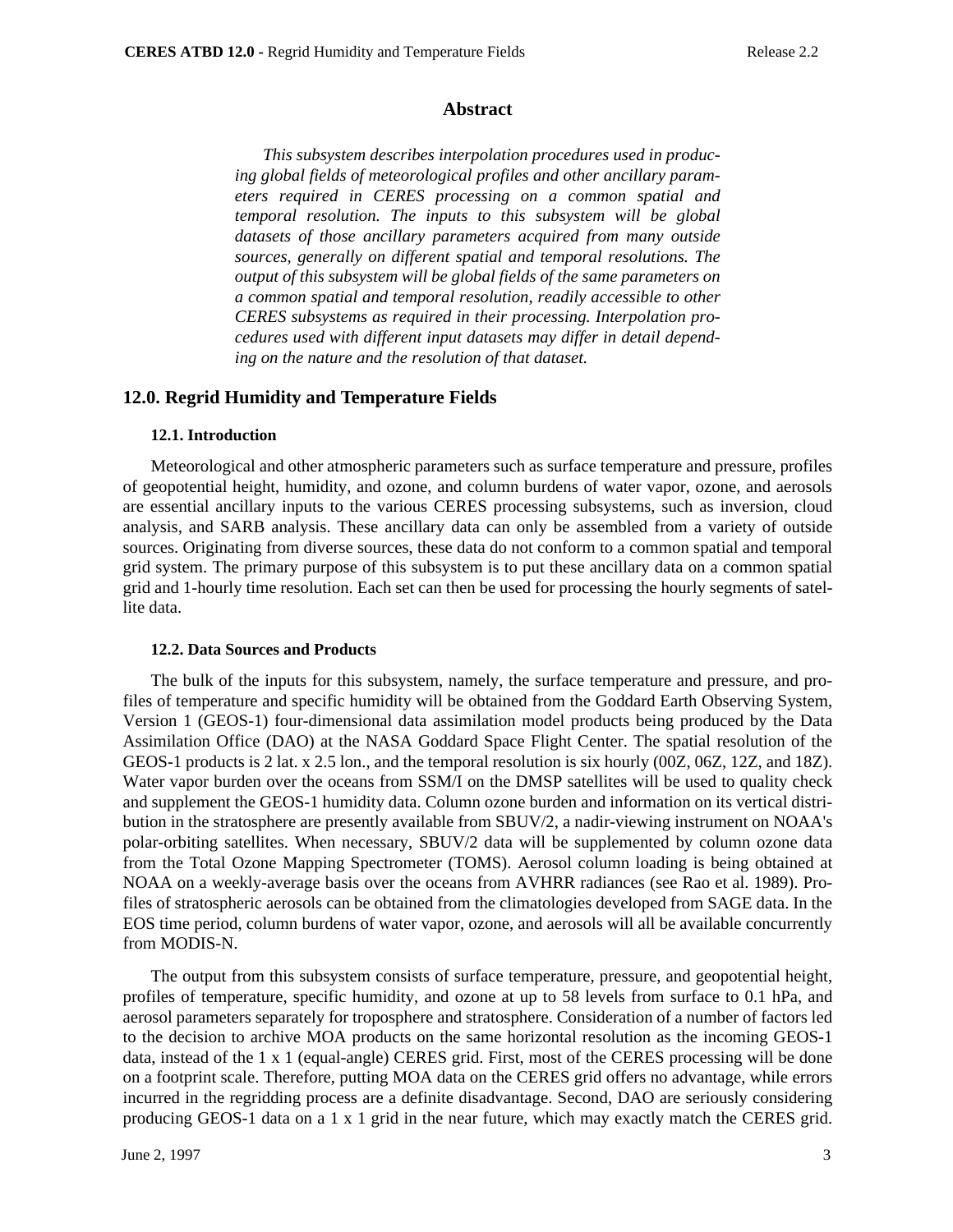Temporally, MOA data will be produced for every hour so that each set may be used for processing hourly segments of satellite data.

#### **12.3. Technical Basis**

The processing in this subsystem involves interpolation in three domains. The first interpolation is in the horizontal domain to project the available fields on the desired spatial resolution. The second interpolation is temporal to obtain hourly fields from the 6-hourly GEOS-1 data, and other ancillary data which may be at different resolutions. The third interpolation is in the vertical, where temperature, humidity, and ozone profiles are desired at many more levels than are available in the input data.

Horizontal interpolation of GEOS-1 meteorological fields will not be necessary because its original resolution is being retained. Simple bilinear interpolation in latitude and longitude will be used for those fields for which it is necessary. Temporal interpolations will also be linear. The 6-hourly GEOS-1 data are expected to adequately capture the diurnal variability of temperature and specific humidity. For other MOA products, e.g., ozone and aerosols, diurnal variability is not of great concern.

Vertical interpolation of temperature is accomplished using the equation

$$
T_x = T_1 + ((T_1 - T_2)/\ln(P_1/P_2))^* \ln(P_x/P_1)
$$
 (1)

because pressure changes logarithmically while temperature changes linearly with height (see Darnell et al. 1983). In the above equation,  $T_x$  is the temperature at the desired pressure level  $P_x$ , which lies between  $P_1$  and  $P_2$  ( $P_1 > P_2$ ). An illustration of results obtained from Eq. (1) for an ISCCP temperature profile with inversion near the surface is shown in Fig. 1. Vertical interpolation of specific humidity will be accomplished using the equation

$$
Q_x = Q_1 (P_x / P_1)^{\lambda} \tag{2}
$$

(Smith 1966), where  $\lambda = \ln(Q_1/Q_2)/\ln(P_1/P_2)$ , and  $Q_x$ ,  $Q_1$ , and  $Q_2$  are the values of specific humidity at pressure levels  $P_x$ ,  $P_1$ , and  $P_2$ , respectively. As in the case for temperature interpolation,  $P_x$  lies between  $P_1$  and  $P_2$  ( $P_1 > P_2$ ). Vertical distribution of ozone will be obtained by using the column burden and layer distribution available from SBUV/2. In the absence of SBUV/2 data, column ozone will be obtained from TOMS data and will be distributed vertically in accordance with the climatological profiles. These climatological profiles are seasonally and latitudinally dependent.

#### **12.4. Accuracy/Error Analysis**

Errors incurred in vertical interpolation of the profiles of temperature and humidity are expected to be small (0.5K and 2%, respectively) because the input profiles are well defined and constrain the output profiles. Errors introduced in bilinear interpolation for regridding are also expected to be of similar magnitudes. Errors due to temporal interpolation of the 6-hourly GEOS-1 data should still be quite reasonable (1K and 5%, respectively), but for other ancillary data, errors may be significantly larger. Accuracy of ozone burden from SBUV/2 and TOMS is believed to be about 5-7% (15-20 Dobson units). Uncertainties in aerosol retrievals are believed to be much greater: up to 30% absolute and about 10% relative.

#### **12.5. Strategic Concerns and Remedies**

An important concern at this time is that GEOS-1 meteorological profiles go only up to 20 hPa and climatological data will have to be used between 20 hPa and 0.1 hPa. This situation will adversely affect the quality of the meteorological inputs to the inversion processes of the various subsystems using these data, and consequently the quality of the final CERES products. If climatological data turn out to be inadequate in temporal resolution and/or vertical coverage, appropriate datasets would be obtained from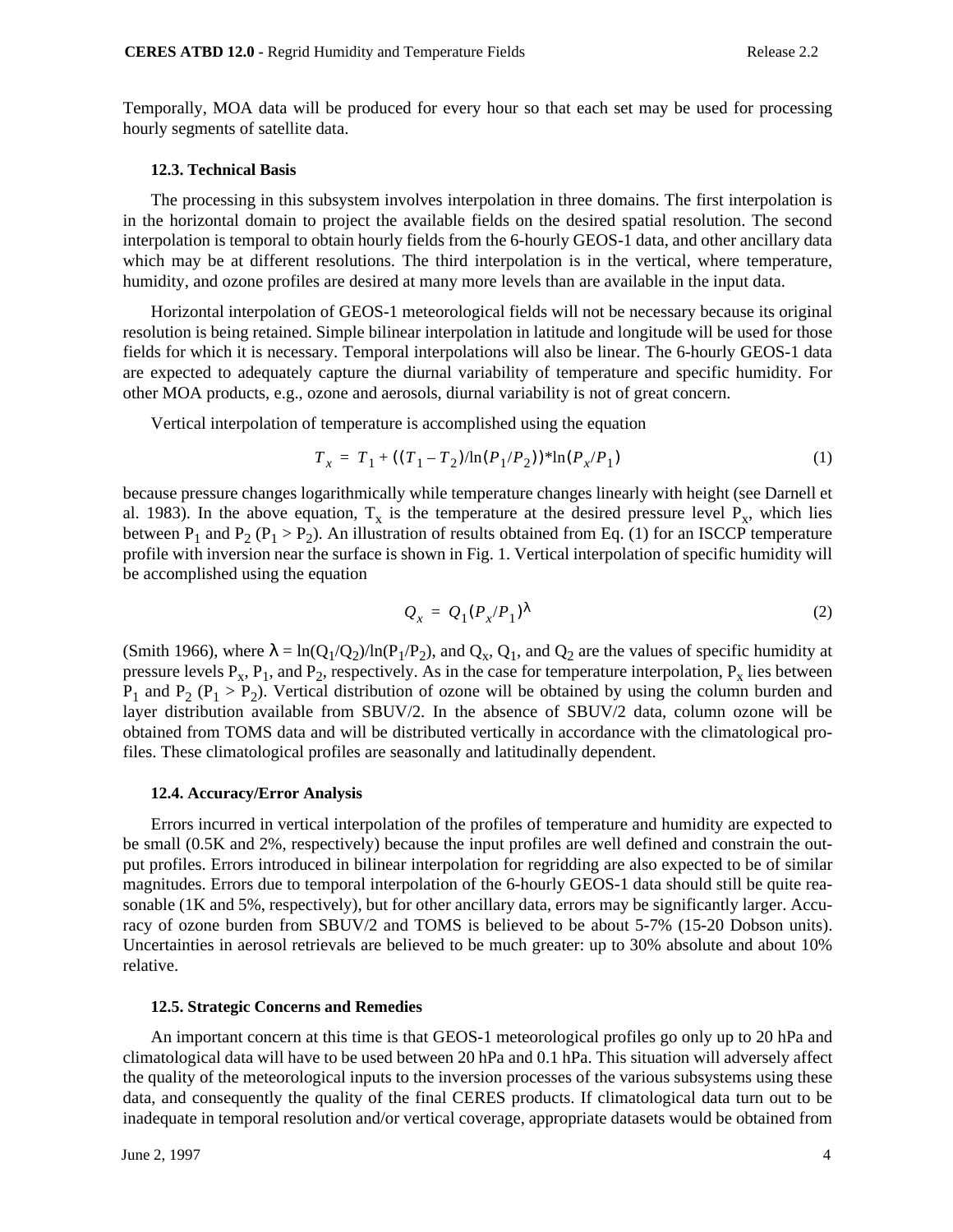

Figure 1. Results of interpolation obtained from Equation (1) for an ISCCP temperature profile with inversion near the surface.

the ECMWF. Operational ECMWF analyses are also available 4 times daily. Of course, during the EOS period, many of these parameters will be concurrently available from MODIS-N and other instruments.

A common problem with operational datasets and satellite datasets (both of which are used as sources here) is the occurrence of gaps in the data. Fill values (-999. is a common example) are frequently substituted in the data streams where real data are missing. Use of such numbers in the interpolation schemes has the potential to corrupt the parameter values in adjacent locations also. To avoid this condition, the input parameters will be checked against carefully chosen limits. When an input parameter is found to lie outside the limits, attempts will be made to generate a value for it by interpolation between nearest neighbors in space and/or time. When missing parameters cannot be filled by interpolation, attempts will be made to fill them with appropriate climatological data. Only when a consistent set of parameters cannot be generated for any location or time with either of the above methods, that data segment will be rejected, and will be flagged as unavailable in the output stream.

#### **12.6. References**

- Darnell, W. L.; Gupta, S. K.; and Staylor, W. F. 1983: Downward Longwave Radiation at the Surface From Satellite Measurements. *J. Clim. Appl. Meteorol.*, vol. 22, pp. 1956-1960.
- Rao, C. R. N.; Stowe, L. L.; and McClain, E. P. 1989: Remote Sensing of Aerosols Over Oceans Using AVHRR Data: Theory, Practice, and Applications. *Int. J. Remote Sens.*, vol. 10, pp. 743-749.
- Smith, W. L. 1966: Note on the Relationship Between Total Precipitable Water and Surface Dewpoint. *J. Appl. Meteorol.*, vol. 5, pp. 726-727.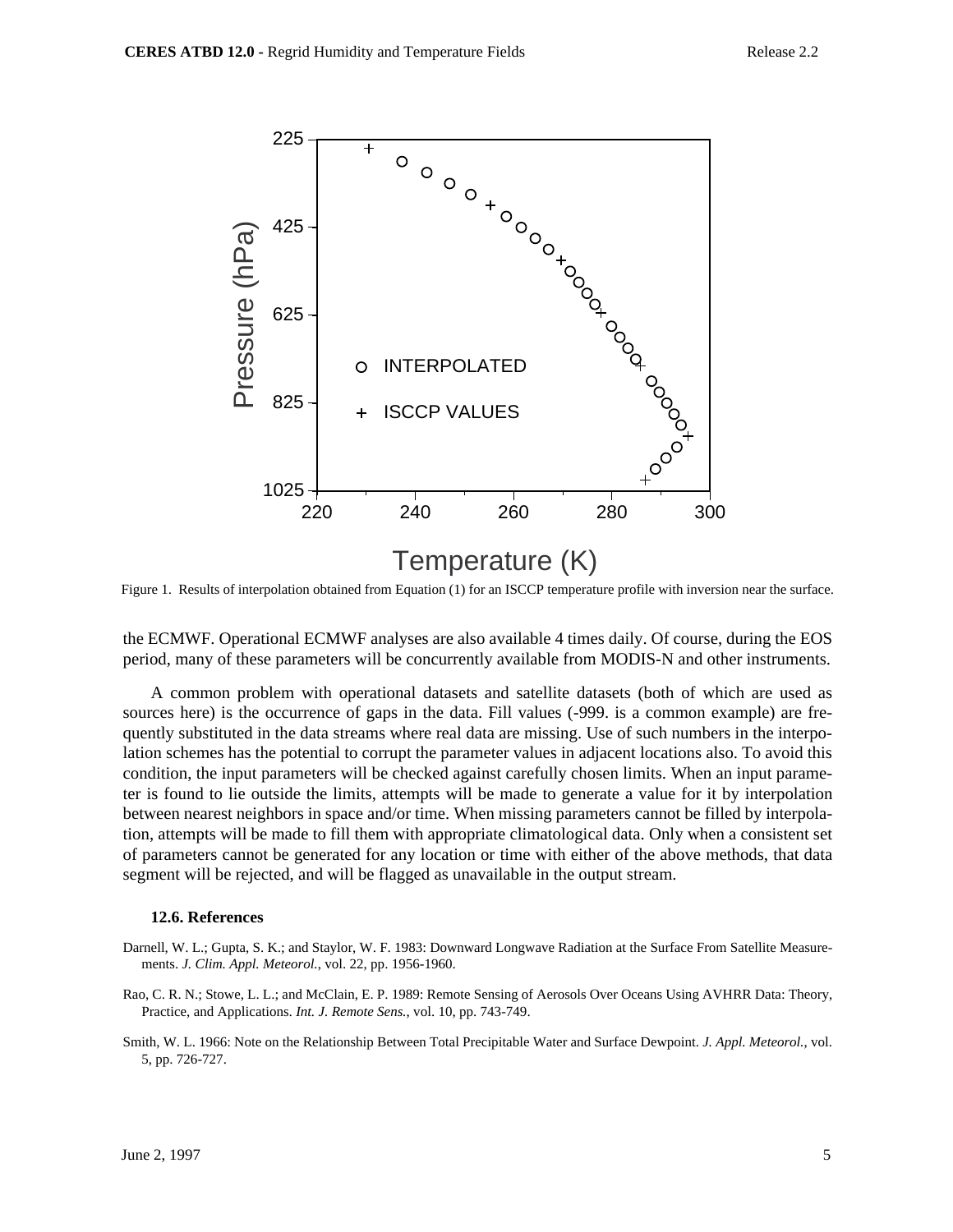## **Appendix A**

## **Input Data Products**

### **Regrid Meteorological, Ozone, and Aerosol Data**

This appendix describes the data products which are used by the algorithms in this subsystem. The table below summarizes these products, listing the CERES and EOSDIS product codes or abbreviations, a short product name, the product type, the production frequency, and volume estimates for each individual product as well as a complete data month of production. The product types are defined as follows:

| Archival products: | Assumed to be permanently stored by EOSDIS  |
|--------------------|---------------------------------------------|
| Internal products: | Temporary storage by EOSDIS (days to years) |

The following pages describe each product. An introductory page provides an overall description of the product and specifies the temporal and spatial coverage. The table which follows the introductory page briefly describes every parameter which is contained in the product. Each product may be thought of as metadata followed by data records. The metadata (or header data) is not well-defined yet and is included mainly as a placeholder. The description of parameters which are present in each data record includes parameter number (a unique number for each distinct parameter), units, dynamic range, the number of elements per record, an estimate of the number of bits required to represent each parameter, and an element number (a unique number for each instance of every parameter). A summary at the bottom of each table shows the current estimated sizes for metadata, each data record, and the total data product. A more detailed description of each data product will be contained in a User's Guide to be published before the first CERES launch.

| Product Code<br>Name |                    | Type                               | Frequency | Monthly               |                 |  |
|----------------------|--------------------|------------------------------------|-----------|-----------------------|-----------------|--|
| <b>CERES</b>         | <b>EOSDIS</b>      |                                    |           |                       | Size, MB        |  |
| <b>APD</b>           | CERX10             | Aerosol Product                    | Archival  | Daily, Weekly         | See Section A-1 |  |
| GAP                  | CERX <sub>12</sub> | Altitude, Temperature,<br>Humidity | Archival  | Every 3 or 6<br>hours | See Section A-2 |  |
| <b>MWH</b>           | CERX13             | Microwave Humidity                 | Archival  | Daily                 | TBD             |  |
| <b>OPD</b>           | CERX11             | Ozone Product                      | Archival  | Weekly                | TBD             |  |

| Table A-1. Input Products Summary |  |  |
|-----------------------------------|--|--|
|                                   |  |  |

### **Aerosol Data (APD)**

The external ancillary data product, aerosol data (APD), is input to the CERES Regrid Meteorological, Ozone, and Aerosol Data Subsystem. The APD is the source of the total column aerosol optical depth data. These data may be derived daily from the MODIS instrument for the EOS-AM and EOS-PM platforms, while for TRMM the aerosol optical depth data may be derived from monthly climatologies based on weekly NOAA-AVHRR data for ocean and 3-hourly Pinker data for land. AVHRR data may also be used for the EOS-AM and EOS-PM platforms. MODIS data will have a horizontal resolution of either 50 km  $\times$  50 km or 5 km  $\times$  5 km for ocean, and 50 km  $\times$  50 km for nondesert land. AVHRR data have a horizontal resolution of  $1^\circ$  x  $1^\circ$ . MISR aerosol data may be used as a backup source. It will provide full global coverage every 10 to 15 days. Stratospheric aerosol data may be obtained from climatologies based on SAGE data. The Regrid Meteorological, Ozone, and Aerosol Data Subsystem interpolates these data temporally, and horizontally to conform with CERES processing requirements.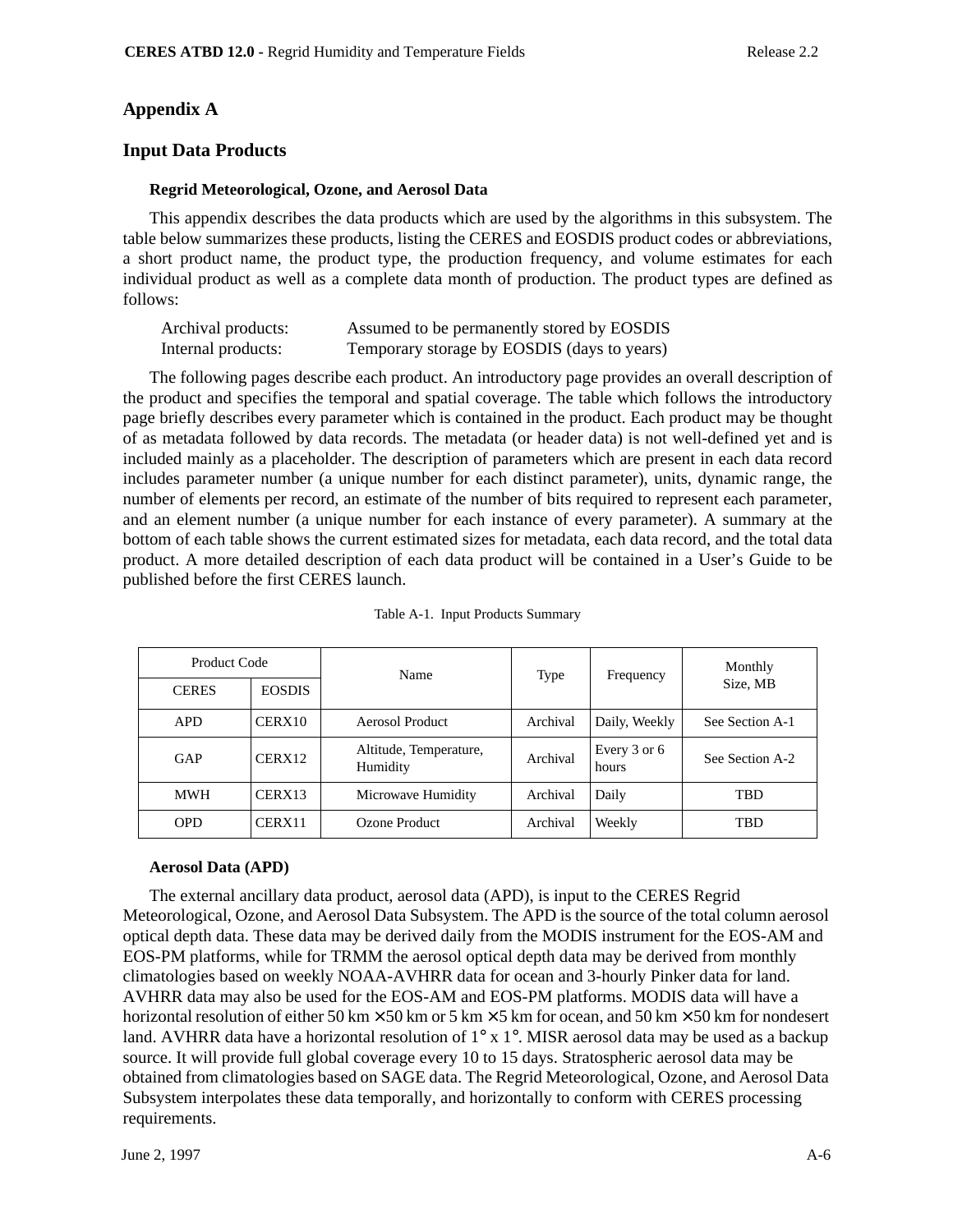| <b>Level:</b> 3                 | <b>Portion of Globe Covered</b> |
|---------------------------------|---------------------------------|
| <b>Type:</b> Ancillary          | <b>File:</b> Global             |
| <b>Frequency:</b> Daily, weekly | <b>Record:</b> One region       |

**Time Interval Covered 2008 Portion of Atmosphere Covered** 

File: One day for MODIS, File: Total column One week for AVHRR **Record:** One day for MODIS, One week for AVHRR

| Platform         | Source       | <b>Monthly Size</b> |
|------------------|--------------|---------------------|
| EOS-AM<br>EOS-PM | <b>MODIS</b> | TBD                 |
|                  | <b>SAGE</b>  | TBD                 |
| <b>TRMM</b>      | <b>NOAA</b>  | $0.29$ MB           |
|                  | Pinker       | $0.03$ MB           |

#### Table A-2. APD File Sizes

### **Altitude, Temperature, Humidity (GAP**)

The external ancillary data product, altitude, temperature, humidity (GAP), is input to the CERES Regrid Meteorological, Ozone, and Aerosol Data Subsystem. The GAP contains vertical profiles of temperature and specific humidity as a function of pressure, along with surface temperature and pressure. These data will be available every six hours from the Data Assimilation Office (DAO) on a 2° latitude x 2.5° longitude grid. The Regrid Meteorological, Ozone, and Aerosol Data Subsystem interpolates these data temporally and vertically to conform with CERES processing requirements.

**Level:** 3 **Portion of Globe Covered Type:** Ancillary **File:** Global **Frequency:** Every 3 or 6 hours **Record:**  $2^{\circ}$  x 2.5° region

File: Every 3 or 6 hours **File:** Surface to TOA

**Record:** Every 3 or 6 hours

**Time Interval Covered 2008 Portion of Atmosphere Covered**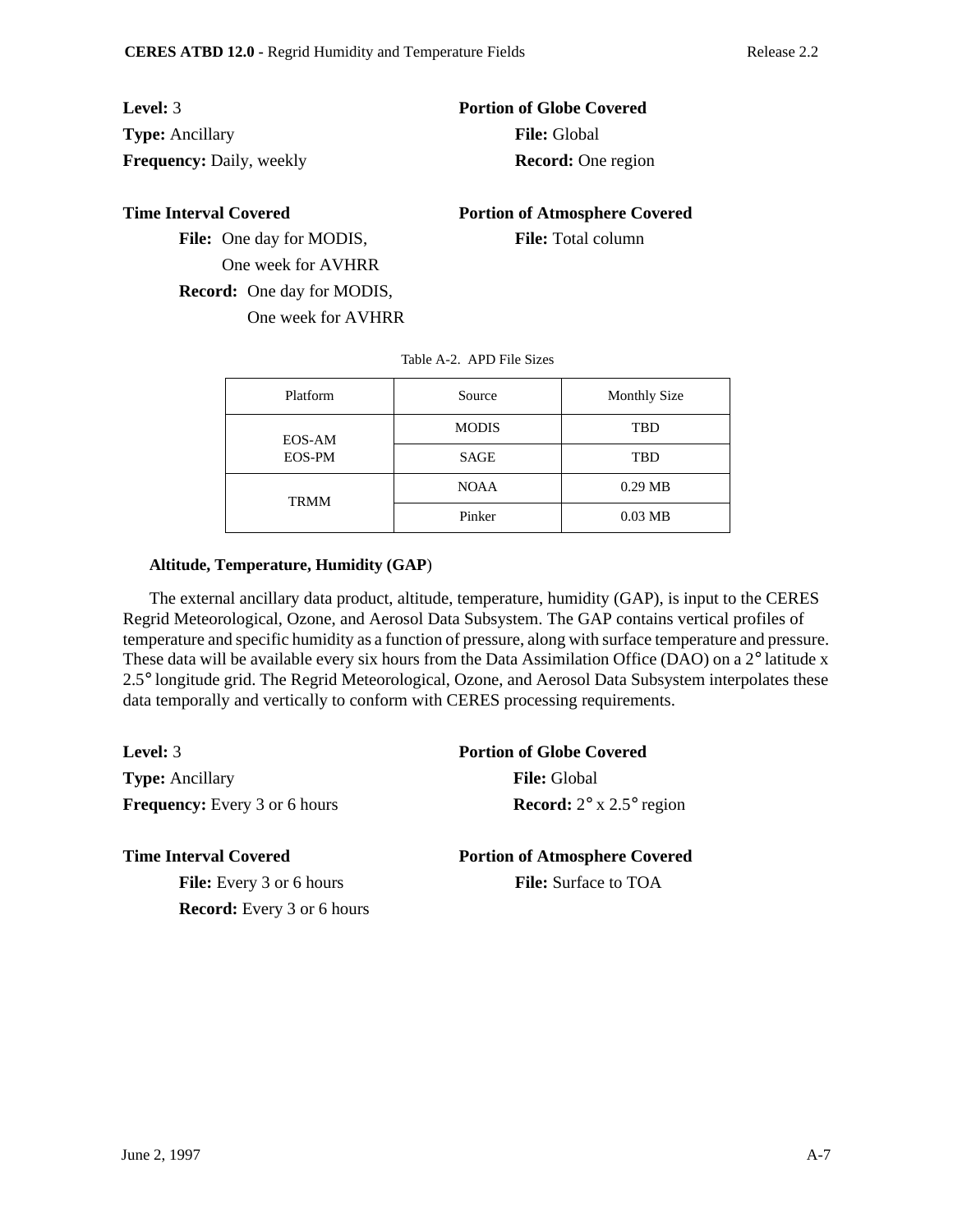| DAO File Name                      | DAO File Size<br>(Monthly) | Products Used by CERES                                                                    |
|------------------------------------|----------------------------|-------------------------------------------------------------------------------------------|
| e0054A.prs.sfcprog.byymmdd.eyymmdd | 55.79 MB                   | Instantaneous surface pressure, temperature,<br>and geopotential height                   |
| e0054A.prs.sphu.byymmdd.eyymmdd    | 11.59 MB                   | Instantaneous vertical profiles of specific<br>humidity                                   |
| e0054A.prs.tmpu.byymmdd.eyymmdd    | 11.59 MB                   | Instantaneous vertical profiles of temperature                                            |
| e0054A.prs.uwnd.byymmdd.eyymmdd    | 11.59 MB                   | Instantaneous vertical profiles of wind speed<br>u-vectors                                |
| e0054A.prs.vwnd.byymmdd.eyymmdd    | 11.59 MB                   | Instantaneous vertical profiles of wind speed<br>v-vectors                                |
| e0054A.prs.diag4.byymmdd.eyymmdd   | 161.18 MB                  | Temperature and specific humidity at two<br>meters averaged over the previous three hours |
| <b>TOTAL SIZE</b>                  | 263.33 MB                  |                                                                                           |

Table A-3. DAO Input Products

### **Microwave Humidity (MWH)**

The external ancillary data product, microwave humidity (MWH), is input to the CERES Regrid Meteorological, Ozone, and Aerosol Data Subsystem. The MWH is the source of the column precipitable water vapor burden as measured by a microwave instrument. These data may be derived daily from the SSM/I instrument, which has a 0.5° x 0.5° horizontal resolution. The Regrid Meteorological, Ozone, and Aerosol Data Subsystem interpolates these data temporally to conform with CERES processing requirements.

| <b>Portion of Globe Covered</b>      |
|--------------------------------------|
| <b>File:</b> Global                  |
| <b>Record:</b> One region            |
| <b>Portion of Atmosphere Covered</b> |
| <b>File:</b> Total column            |
|                                      |
|                                      |

### **Ozone Profile Data (OPD)**

The external ancillary data product, ozone profile data (OPD), is input to the CERES Regrid Meteorological, Ozone, and Aerosol Data Subsystem. The OPD is the source of total column ozone data. These data may be derived weekly from SBUV-2 and are horizontally organized according to a 10° x 10° grid. The Regrid Meteorological, Ozone, and Aerosol Data Subsystem interpolates these data temporally, horizontally, and vertically to conform with CERES processing requirements.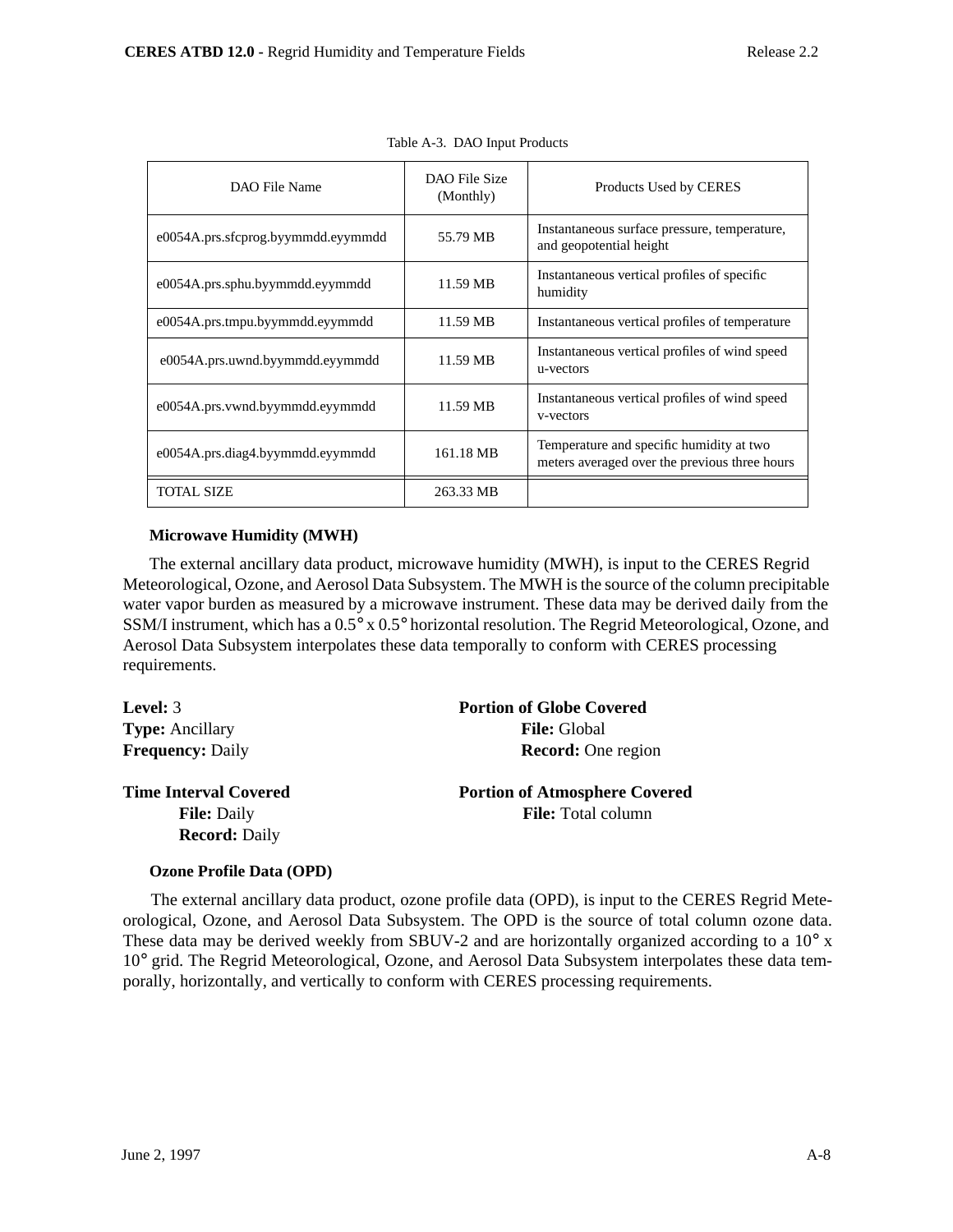**Type:** Ancillary **File:** Global

**Level:** 3 **Portion of Globe Covered Frequency:** Weekly **Record:** One region

**File:** One week **File:** Total column **Record:** One week

**Time Interval Covered 2008 Portion of Atmosphere Covered**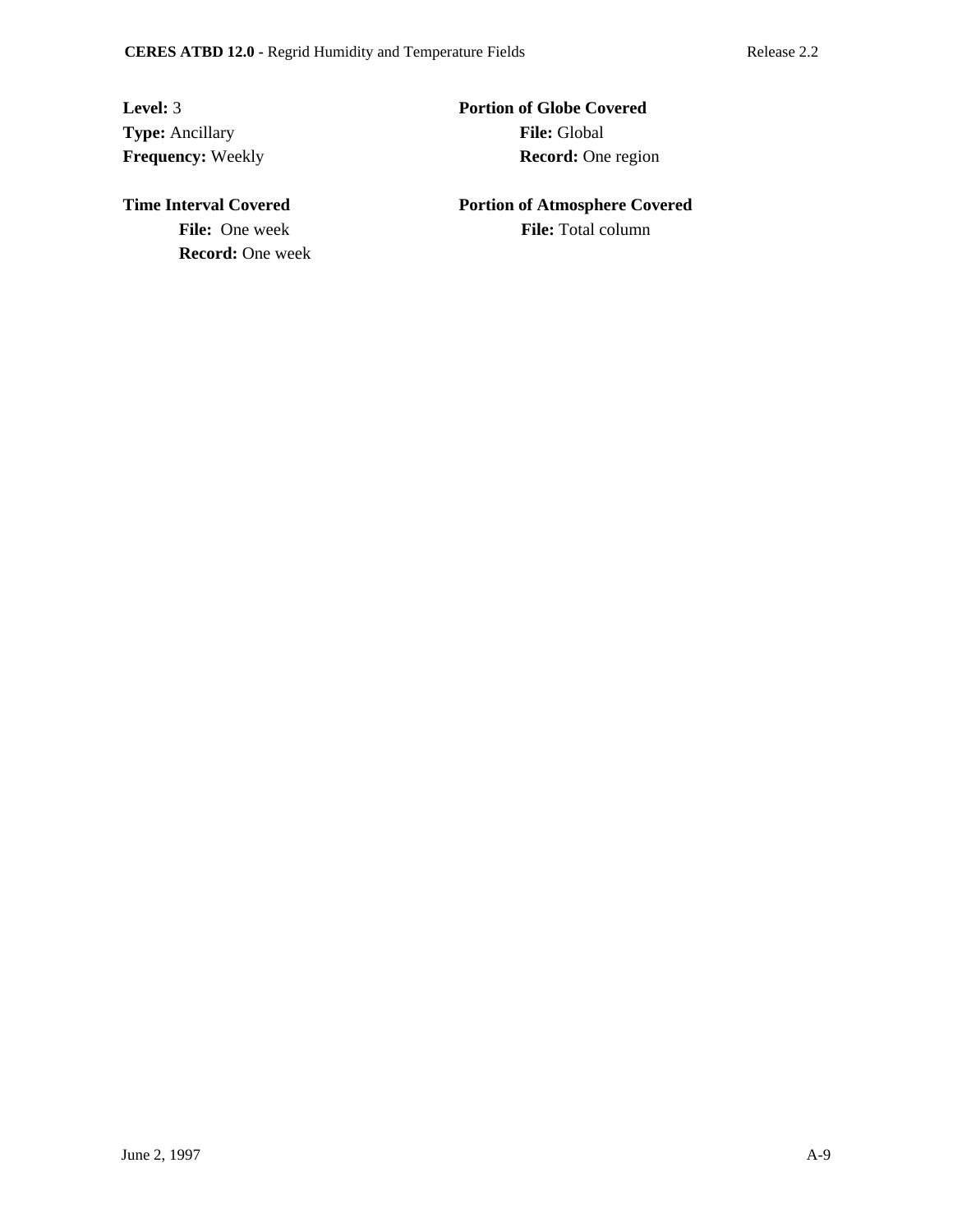# **Appendix B**

## **Output Data Products**

### **Regrid Meteorological, Ozone, and Aerosol Data**

This appendix describes the data products which are produced by the algorithms in this subsystem. The table below summarizes these products, listing the CERES and EOSDIS product codes or abbreviations, a short product name, the product type, the production frequency, and volume estimates for each individual product as well as a complete data month of production. The product types are defined as follows:

| Archival products: | Assumed to be permanently stored by EOSDIS  |
|--------------------|---------------------------------------------|
| Internal products: | Temporary storage by EOSDIS (days to years) |

The following pages describe each product. An introductory page provides an overall description of the product and specifies the temporal and spatial coverage. The table which follows the introductory page briefly describes every parameter which is contained in the product. Each product may be thought of as metadata followed by data records. The metadata (or header data) is not well-defined yet and is included mainly as a placeholder. The description of parameters which are present in each data record includes parameter number (a unique number for each distinct parameter), units, dynamic range, the number of elements per record, an estimate of the number of bits required to represent each parameter, and an element number (a unique number for each instance of every parameter). A summary at the bottom of each table shows the current estimated sizes for metadata, each data record, and the total data product. A more detailed description of each data product will be contained in a User's Guide to be published before the first CERES launch.

|  | Table B-1. Output Products Summary |  |
|--|------------------------------------|--|
|--|------------------------------------|--|

| Product Code |               |                                            |          |           |          | Monthly  |
|--------------|---------------|--------------------------------------------|----------|-----------|----------|----------|
| <b>CERES</b> | <b>EOSDIS</b> | Name                                       | Type     | Frequency | Size, MB | Size, MB |
| <b>MOA</b>   | CERX06        | Meteorological, Ozone, and<br>Aerosol Data | Archival | $1/H$ our | 11.55    | 8591     |

## **Meteorological, Ozone, and Aerosol Data (MOA)**

The CERES archival product Meteorological, Ozone, and Aerosol Data (MOA) is produced by the CERES Regrid MOA Subsystem. Each MOA file contains meteorological, ozone, and aerosol data for one hour, and is used by several of the CERES subsystems. Data on the MOA are derived from several data sources external to the CERES system, such as the Data Assimilation Office (DAO), NOAA, and various other meteorological satellites. These data arrive anywhere from four times daily to once a month, and have various horizontal resolutions. The Regrid MOA Subsystem interpolates the aerosol and ozone data horizontally to conform with the horizontal resolution of the meteorological data. Profile data are interpolated vertically to conform with CERES requirements. All data are temporally interpolated to provide data to the CERES processing system on an hourly basis.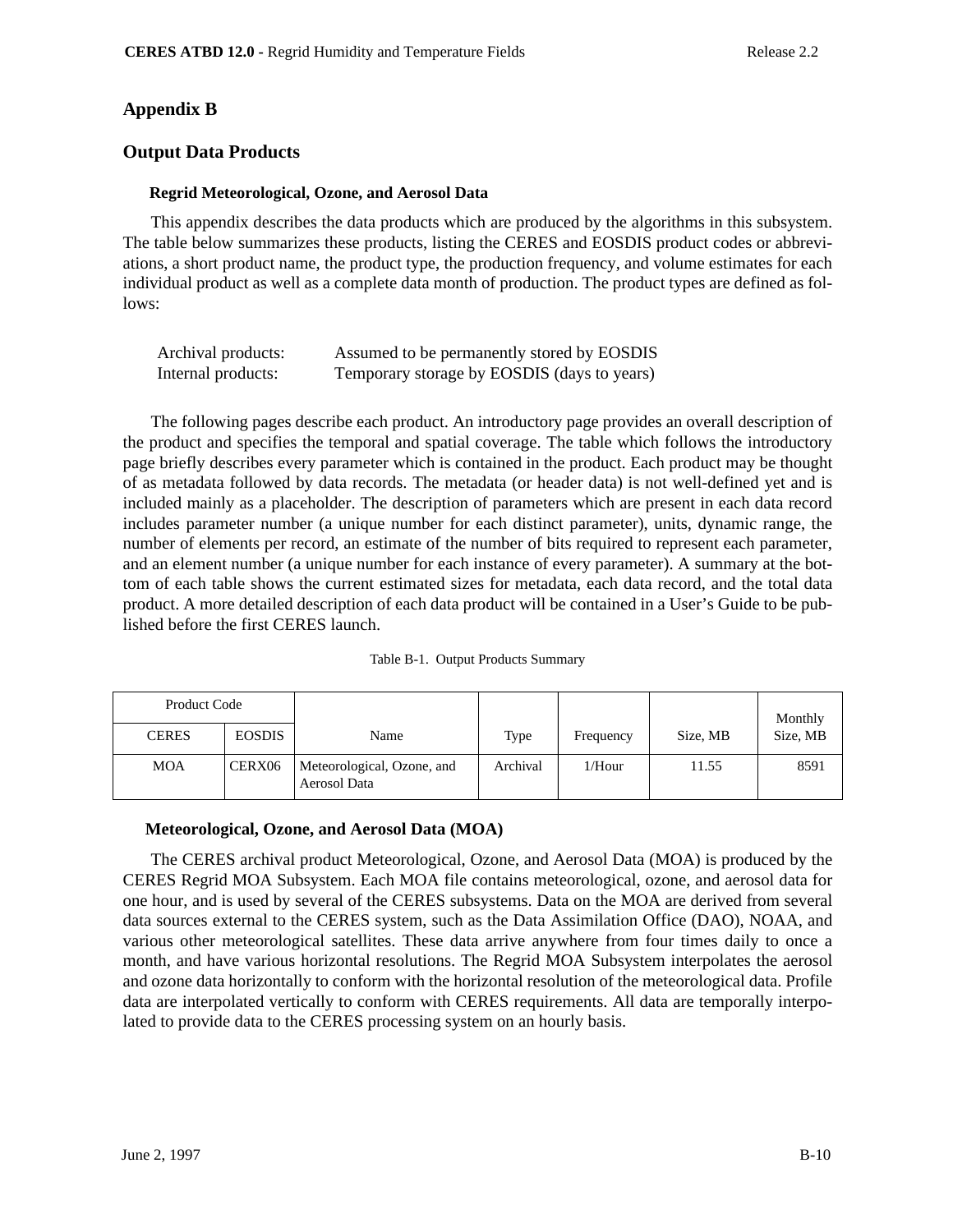The MOA contains:

- Surface pressure, geopotential height, skin temperature, and sea surface state
- Vertical profiles of temperature and humidity for 58 atmospheric levels
- Vertical profiles for 18 atmospheric levels below the tropopause of wind u-vector and v-vector data
- Tropospheric height
- Air mass index
- Column precipitable water based on humidity profiles
- Column precipitable water based on microwave measurements
- Column averaged relative humidity
- Vertical profile of ozone mixing ratios for 58 atmospheric levels
- Column ozone
- Aerosol optical depth

**Record:** 1 hour

**Level:** 3 **Portion of Globe Covered Type:** Archival **File:** Global **Frequency:** 1/Hour **Record:** One region

**Time Interval Covered 2008 Portion of Atmosphere Covered** File: 1 hour **File:** Surface to TOA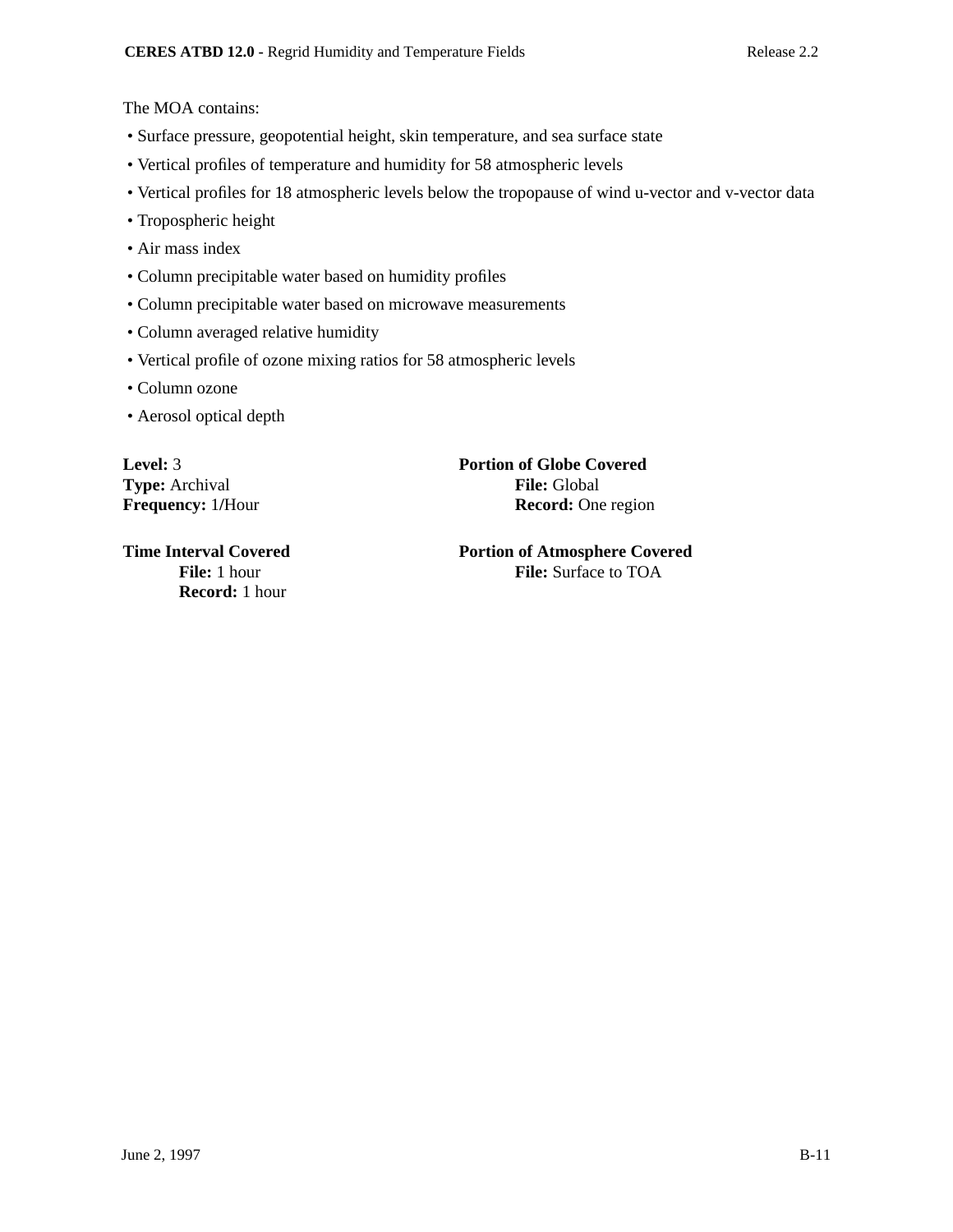# Meteorological, Ozone, and Aerosol (MOA)

| <b>Description</b>                                             | Parameter<br><b>Number</b> | <b>Units</b>          | Range                     | Elements/<br>Record | Bits/<br>Elem | Elem<br><b>Num</b> |
|----------------------------------------------------------------|----------------------------|-----------------------|---------------------------|---------------------|---------------|--------------------|
| Header                                                         |                            |                       |                           |                     |               |                    |
| Date and Hour                                                  |                            | N/A                   | <b>ASCII string</b>       | 1                   | 216           |                    |
| <b>MOA Processing Date</b>                                     |                            | N/A                   | <b>ASCII string</b>       | $\mathbf{1}$        | 216           |                    |
| <b>MOA Grid Index</b>                                          |                            | N/A                   | 11                        | 1                   | 16            |                    |
| Number of MOA Regions                                          |                            | N/A                   | 13104  13104              | 1                   | 32            |                    |
| Temperature, Humidity, and Ozone Profile Fixed Pressure Levels |                            | hPa                   | 0.1100                    | 55                  | 32            |                    |
| Wind Speed Profile Pressure levels                             |                            | hPa                   | 0.1100                    | 18                  | 32            |                    |
| <b>Surface Data</b>                                            |                            |                       |                           |                     |               |                    |
| <b>MOA Region Number</b>                                       | 1                          | N/A                   | 1.13104                   | 1                   | 32            | 1                  |
| Surface Pressure                                               | $\overline{2}$             | hPa                   | 0.1100                    | $\mathbf{1}$        | 32            | $\overline{2}$     |
| Surface Geopotential Height                                    | 3                          | m                     | $-10010000$               | $\mathbf{1}$        | 32            | 3                  |
| Surface Skin Temperature                                       | 4                          | Κ                     | 175.375                   | $\mathbf{1}$        | 32            | 4                  |
| Flag, Sea Surface State                                        | 5                          | N/A                   | 0.9                       | $\mathbf{1}$        | 32            | 5                  |
| Flag, Source Surface Data                                      | 6                          | N/A                   | <b>TBD</b>                | $\mathbf{1}$        | 32            | 6                  |
| <b>Meteorological Profiles</b>                                 |                            |                       |                           |                     |               |                    |
| <b>Temperature Profiles</b>                                    | $\overline{7}$             | Κ                     | 175.375                   | 58                  | 32            | $\overline{7}$     |
| <b>Specific Humidity Profiles</b>                              | 8                          | N/A                   | 0.100                     | 58                  | 32            | 65                 |
| Wind Profile, U-Vector                                         | 9                          | $m$ sec $^{-1}$       | $-100100$                 | 18                  | 32            | 123                |
| Wind Profile, V-Vector                                         | 10                         | $m$ sec <sup>-1</sup> | $-100100$                 | 18                  | 32            | 141                |
| Flag, Source Meteorological Profiles                           | 11                         | N/A                   | <b>TBD</b>                | 1                   | 32            | 159                |
| Meteorological Column Data                                     |                            |                       |                           |                     |               |                    |
| <b>Tropospheric Height</b>                                     | 12                         | hPa                   | 150.300                   | 1                   | 32            | 160                |
| Air Mass Index                                                 | 13                         | N/A                   | 0.10                      | $\mathbf{1}$        | 32            | 161                |
| Precipitable Water                                             | 14                         | cm                    | 0.00110.000               | $\mathbf{1}$        | 32            | 162                |
| Column Averaged Relative Humidity                              | 15                         | N/A                   | 0.100                     | $\mathbf{1}$        | 32            | 163                |
| Microwave Precipitable Water                                   | 16                         | cm                    | $0.001$ $.10.000$         | 1                   | 32            | 164                |
| Microwave Precipitable Water, std                              | 17                         | cm                    | <b>TBD</b>                | $\mathbf{1}$        | 32            | 165                |
| Flag, Source Microwave Column Precipitable Water               | 18                         | N/A                   | <b>TBD</b>                | $\mathbf{1}$        | 32            | 166                |
| Ozone Profile Data                                             |                            |                       |                           | 58                  | 32            | 167                |
| Ozone Mixing Ratio Profiles<br>Flag, Source Ozone Profile Data | 19<br>20                   | $g kg^{-1}$<br>N/A    | 0.000020.02<br><b>TBD</b> | $\mathbf{1}$        | 32            | 225                |
|                                                                |                            |                       |                           |                     |               |                    |
| <b>Column Ozone</b><br>Column Ozone                            | 21                         | du                    | 0.500                     | 1                   | 32            | 226                |
| Flag, Source Column Ozone                                      | 22                         | N/A                   | TBD                       | 1                   | 32            | 227                |
| <b>Total Column Aerosol</b>                                    |                            |                       |                           |                     |               |                    |
| Optical Depth, Total Column                                    | 23                         | $g m-2$               | 0.2                       | 1                   | 32            | 228                |
| Flag, Source Optical Depth, Total Column                       | 24                         | N/A                   | TBD                       | $\mathbf{1}$        | 32            | 229                |
| Spares                                                         | 25                         | N/A                   | <b>TBD</b>                | 2                   | 32            | 230                |
| Total Header Bits/File:                                        | 544                        |                       |                           |                     |               |                    |
| <b>Total Data Bits/Record:</b>                                 | 7392                       |                       |                           |                     |               |                    |
| <b>Total Records/File:</b>                                     | 13104                      |                       |                           |                     |               |                    |
|                                                                |                            |                       |                           |                     |               |                    |

| Total Records/File:   | 13104    |
|-----------------------|----------|
| Total Data Bits/File: | 96864768 |
| Total Bits/File:      | 96865312 |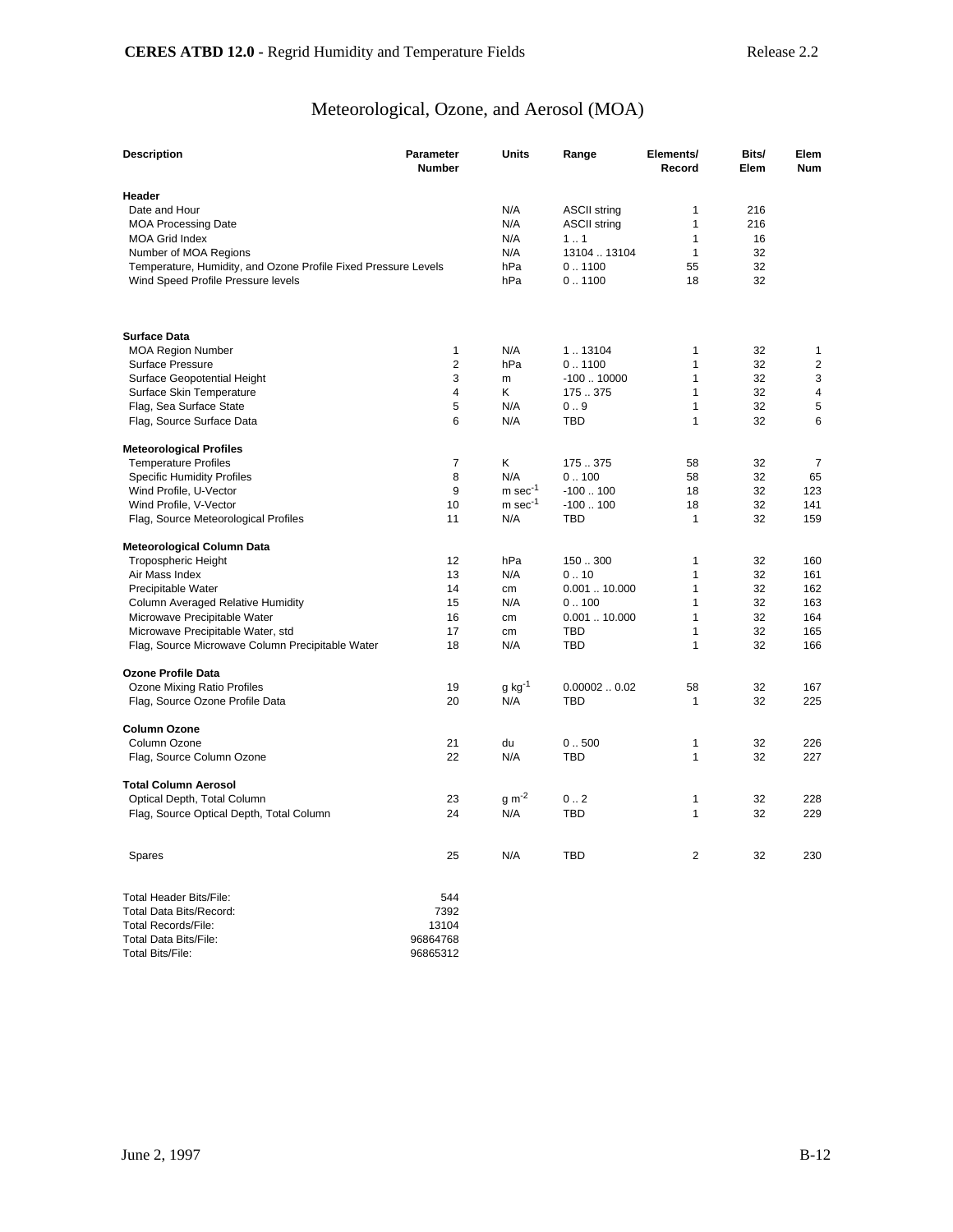# **Appendix C**

# **Nomenclature**

## **Acronyms**

| <b>ADEOS</b> | <b>Advanced Earth Observing System</b>                                                         |
|--------------|------------------------------------------------------------------------------------------------|
| <b>ADM</b>   | <b>Angular Distribution Model</b>                                                              |
| <b>AIRS</b>  | Atmospheric Infrared Sounder (EOS-AM)                                                          |
| <b>AMSU</b>  | Advanced Microwave Sounding Unit (EOS-PM)                                                      |
| <b>APD</b>   | Aerosol Profile Data                                                                           |
| <b>APID</b>  | <b>Application Identifier</b>                                                                  |
| <b>ARESE</b> | <b>ARM Enhanced Shortwave Experiment</b>                                                       |
| <b>ARM</b>   | <b>Atmospheric Radiation Measurement</b>                                                       |
| <b>ASOS</b>  | <b>Automated Surface Observing Sites</b>                                                       |
| <b>ASTER</b> | Advanced Spaceborne Thermal Emission and Reflection Radiometer                                 |
| <b>ASTEX</b> | <b>Atlantic Stratocumulus Transition Experiment</b>                                            |
| <b>ASTR</b>  | <b>Atmospheric Structures</b>                                                                  |
| <b>ATBD</b>  | <b>Algorithm Theoretical Basis Document</b>                                                    |
| <b>AVG</b>   | Monthly Regional, Average Radiative Fluxes and Clouds (CERES Archival Data<br>Product)         |
| <b>AVHRR</b> | <b>Advanced Very High Resolution Radiometer</b>                                                |
| <b>BDS</b>   | Bidirectional Scan (CERES Archival Data Product)                                               |
| <b>BRIE</b>  | <b>Best Regional Integral Estimate</b>                                                         |
| <b>BSRN</b>  | <b>Baseline Surface Radiation Network</b>                                                      |
| <b>BTD</b>   | Brightness Temperature Difference(s)                                                           |
| CCD          | <b>Charge Coupled Device</b>                                                                   |
| <b>CCSDS</b> | <b>Consultative Committee for Space Data Systems</b>                                           |
| <b>CEPEX</b> | <b>Central Equatorial Pacific Experiment</b>                                                   |
| <b>CERES</b> | Clouds and the Earth's Radiant Energy System                                                   |
| <b>CID</b>   | Cloud Imager Data                                                                              |
| <b>CLAVR</b> | <b>Clouds from AVHRR</b>                                                                       |
| <b>CLS</b>   | <b>Constrained Least Squares</b>                                                               |
| <b>COPRS</b> | Cloud Optical Property Retrieval System                                                        |
| <b>CPR</b>   | Cloud Profiling Radar                                                                          |
| <b>CRH</b>   | Clear Reflectance, Temperature History (CERES Archival Data Product)                           |
| <b>CRS</b>   | Single Satellite CERES Footprint, Radiative Fluxes and Clouds (CERES Archival<br>Data Product) |
| <b>DAAC</b>  | Distributed Active Archive Center                                                              |
| <b>DAC</b>   | Digital-Analog Converter                                                                       |
| <b>DAO</b>   | Data Assimilation Office                                                                       |
|              |                                                                                                |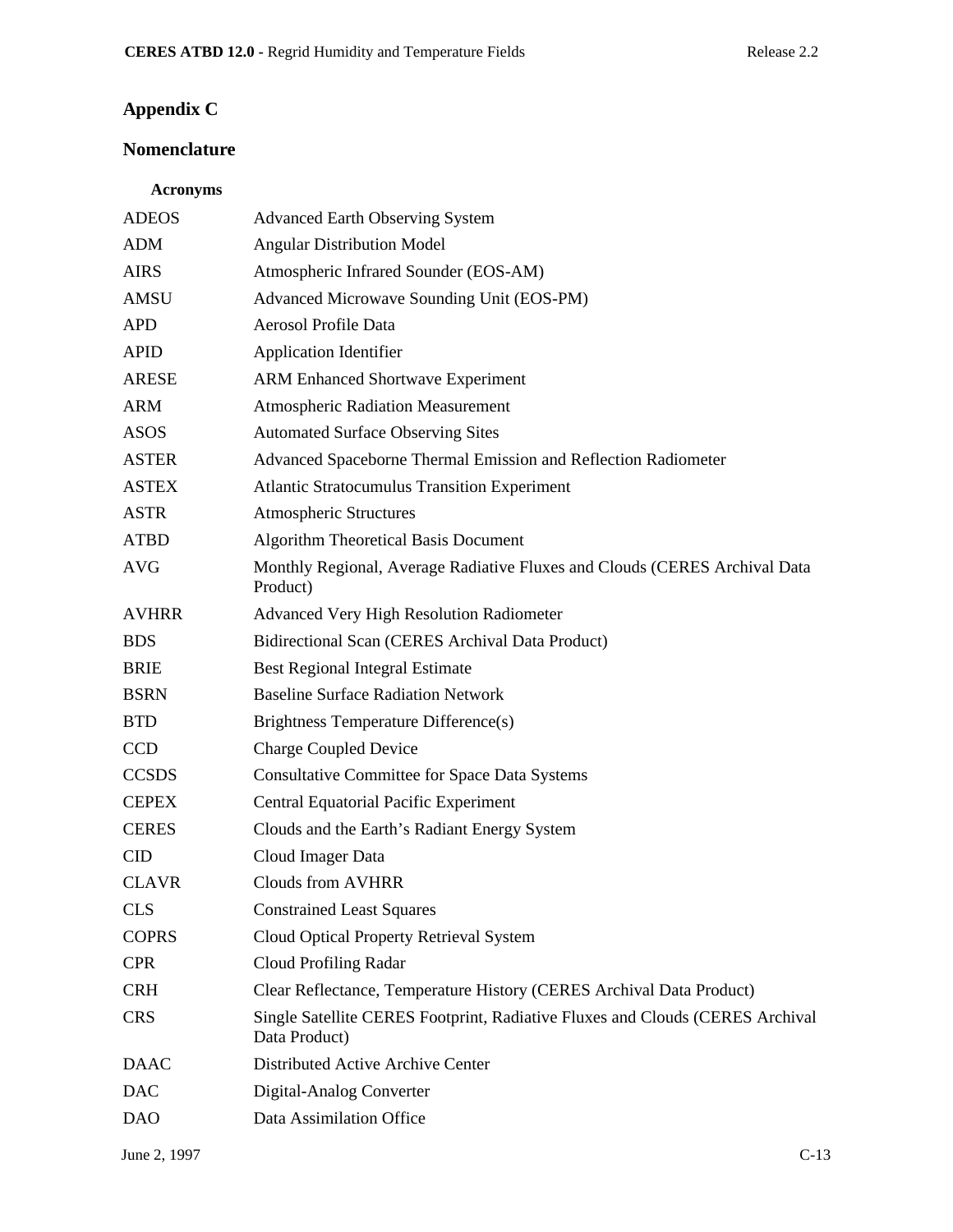| DB                 | Database                                                                        |
|--------------------|---------------------------------------------------------------------------------|
| <b>DFD</b>         | Data Flow Diagram                                                               |
| <b>DLF</b>         | Downward Longwave Flux                                                          |
| <b>DMSP</b>        | Defense Meteorological Satellite Program                                        |
| <b>EADM</b>        | ERBE-Like Albedo Directional Model (CERES Input Data Product)                   |
| <b>ECA</b>         | Earth Central Angle                                                             |
| <b>ECLIPS</b>      | <b>Experimental Cloud Lidar Pilot Study</b>                                     |
| <b>ECMWF</b>       | European Centre for Medium-Range Weather Forecasts                              |
| <b>EDDB</b>        | ERBE-Like Daily Data Base (CERES Archival Data Product)                         |
| EID9               | ERBE-Like Internal Data Product 9 (CERES Internal Data Product)                 |
| <b>EOS</b>         | Earth Observing System                                                          |
| <b>EOSDIS</b>      | Earth Observing System Data Information System                                  |
| EOS-AM             | <b>EOS Morning Crossing Mission</b>                                             |
| <b>EOS-PM</b>      | <b>EOS Afternoon Crossing Mission</b>                                           |
| <b>ENSO</b>        | El Niño/Southern Oscillation                                                    |
| <b>ENVISAT</b>     | <b>Environmental Satellite</b>                                                  |
| <b>EPHANC</b>      | Ephemeris and Ancillary (CERES Input Data Product)                              |
| <b>ERB</b>         | <b>Earth Radiation Budget</b>                                                   |
| ERBE               | Earth Radiation Budget Experiment                                               |
| <b>ERBS</b>        | <b>Earth Radiation Budget Satellite</b>                                         |
| <b>ESA</b>         | European Space Agency                                                           |
| ES4                | ERBE-Like S4 Data Product (CERES Archival Data Product)                         |
| ES4G               | ERBE-Like S4G Data Product (CERES Archival Data Product)                        |
| ES8                | ERBE-Like S8 Data Product (CERES Archival Data Product)                         |
| ES <sub>9</sub>    | ERBE-Like S9 Data Product (CERES Archival Data Product)                         |
| <b>FLOP</b>        | <b>Floating Point Operation</b>                                                 |
| <b>FIRE</b>        | <b>First ISCCP Regional Experiment</b>                                          |
| <b>FIRE II IFO</b> | First ISCCP Regional Experiment II Intensive Field Observations                 |
| <b>FOV</b>         | Field of View                                                                   |
| <b>FSW</b>         | Hourly Gridded Single Satellite Fluxes and Clouds (CERES Archival Data Product) |
| <b>FTM</b>         | <b>Functional Test Model</b>                                                    |
| GAC                | Global Area Coverage (AVHRR data mode)                                          |
| GAP                | Gridded Atmospheric Product (CERES Input Data Product)                          |
| <b>GCIP</b>        | <b>GEWEX</b> Continental-Phase International Project                            |
| <b>GCM</b>         | <b>General Circulation Model</b>                                                |
| <b>GEBA</b>        | Global Energy Balance Archive                                                   |
| <b>GEO</b>         | <b>ISSCP Radiances (CERES Input Data Product)</b>                               |
| <b>GEWEX</b>       | Global Energy and Water Cycle Experiment                                        |
| <b>GLAS</b>        | Geoscience Laser Altimetry System                                               |
|                    |                                                                                 |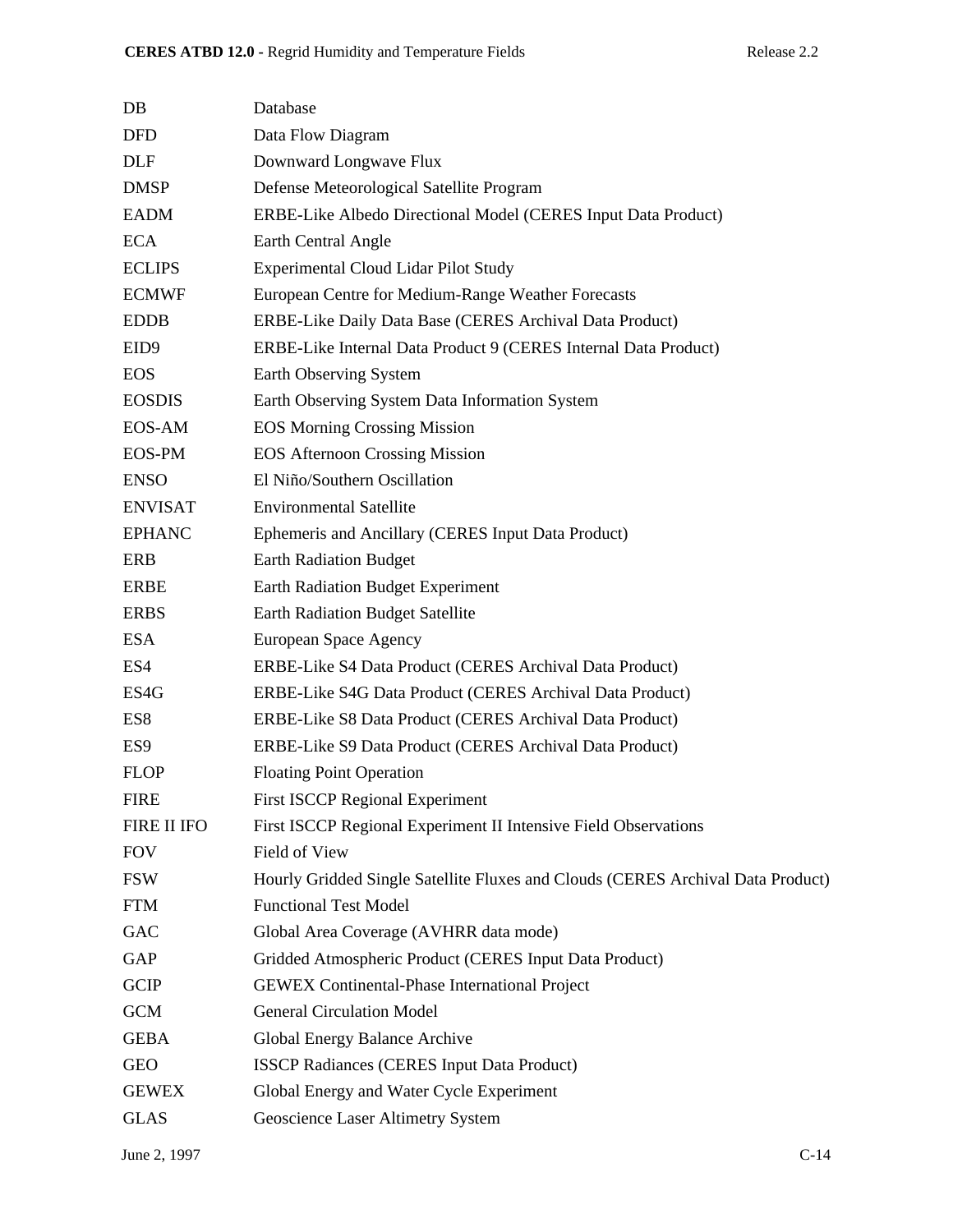| <b>GMS</b>      | Geostationary Meteorological Satellite                      |
|-----------------|-------------------------------------------------------------|
| <b>GOES</b>     | Geostationary Operational Environmental Satellite           |
| <b>HBTM</b>     | Hybrid Bispectral Threshold Method                          |
| <b>HIRS</b>     | High-Resolution Infrared Radiation Sounder                  |
| <b>HIS</b>      | High-Resolution Interferometer Sounder                      |
| <b>ICM</b>      | <b>Internal Calibration Module</b>                          |
| <b>ICRCCM</b>   | Intercomparison of Radiation Codes in Climate Models        |
| ID              | Identification                                              |
| <b>IEEE</b>     | Institute of Electrical and Electronics Engineers           |
| <b>IES</b>      | <b>Instrument Earth Scans (CERES Internal Data Product)</b> |
| <b>IFO</b>      | <b>Intensive Field Observation</b>                          |
| <b>INSAT</b>    | <b>Indian Satellite</b>                                     |
| <b>IOP</b>      | <b>Intensive Observing Period</b>                           |
| IR              | <b>Infrared</b>                                             |
| <b>IRIS</b>     | <b>Infrared Interferometer Spectrometer</b>                 |
| <b>ISCCP</b>    | <b>International Satellite Cloud Climatology Project</b>    |
| <b>ISS</b>      | <b>Integrated Sounding System</b>                           |
| <b>IWP</b>      | <b>Ice Water Path</b>                                       |
| <b>LAC</b>      | Local Area Coverage (AVHRR data mode)                       |
| LaRC            | <b>Langley Research Center</b>                              |
| <b>LBC</b>      | Laser Beam Ceilometer                                       |
| <b>LBTM</b>     | Layer Bispectral Threshold Method                           |
| Lidar           | <b>Light Detection and Ranging</b>                          |
| <b>LITE</b>     | Lidar In-Space Technology Experiment                        |
| Lowtran 7       | Low-Resolution Transmittance (Radiative Transfer Code)      |
| LW              | Longwave                                                    |
| <b>LWP</b>      | Liquid Water Path                                           |
| <b>MAM</b>      | <b>Mirror Attenuator Mosaic</b>                             |
| MC              | <b>Mostly Cloudy</b>                                        |
| <b>MCR</b>      | Microwave Cloud Radiometer                                  |
| <b>METEOSAT</b> | Meteorological Operational Satellite (European)             |
| <b>METSAT</b>   | Meteorological Satellite                                    |
| <b>MFLOP</b>    | <b>Million FLOP</b>                                         |
| <b>MIMR</b>     | Multifrequency Imaging Microwave Radiometer                 |
| <b>MISR</b>     | Multiangle Imaging Spectroradiometer                        |
| <b>MLE</b>      | Maximum Likelihood Estimate                                 |
| <b>MOA</b>      | Meteorology Ozone and Aerosol                               |
| <b>MODIS</b>    | Moderate-Resolution Imaging Spectroradiometer               |
| <b>MSMR</b>     | Multispectral, Multiresolution                              |
|                 |                                                             |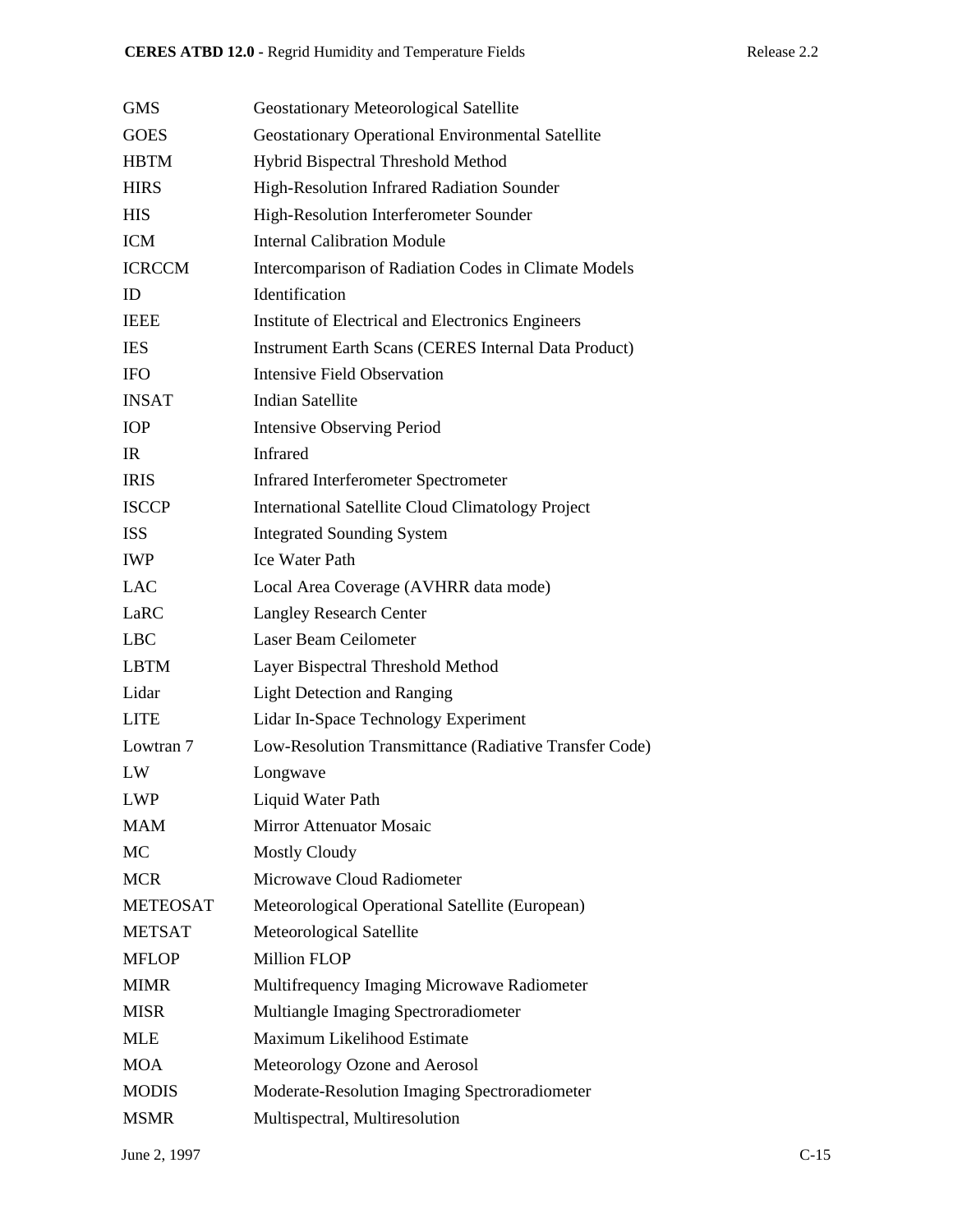| <b>MTSA</b>    | Monthly Time and Space Averaging                                                        |        |
|----------------|-----------------------------------------------------------------------------------------|--------|
| <b>MWH</b>     | Microwave Humidity                                                                      |        |
| <b>MWP</b>     | Microwave Water Path                                                                    |        |
| <b>NASA</b>    | National Aeronautics and Space Administration                                           |        |
| <b>NCAR</b>    | National Center for Atmospheric Research                                                |        |
| <b>NCEP</b>    | National Centers for Environmental Prediction                                           |        |
| <b>NESDIS</b>  | National Environmental Satellite, Data, and Information Service                         |        |
| <b>NIR</b>     | Near Infrared                                                                           |        |
| <b>NMC</b>     | National Meteorological Center                                                          |        |
| <b>NOAA</b>    | National Oceanic and Atmospheric Administration                                         |        |
| <b>NWP</b>     | <b>Numerical Weather Prediction</b>                                                     |        |
| <b>OLR</b>     | <b>Outgoing Longwave Radiation</b>                                                      |        |
| <b>OPD</b>     | Ozone Profile Data (CERES Input Data Product)                                           |        |
| OV             | Overcast                                                                                |        |
| PC             | Partly Cloudy                                                                           |        |
| <b>POLDER</b>  | Polarization of Directionality of Earth's Reflectances                                  |        |
| <b>PRT</b>     | <b>Platinum Resistance Thermometer</b>                                                  |        |
| <b>PSF</b>     | <b>Point Spread Function</b>                                                            |        |
| PW             | Precipitable Water                                                                      |        |
| <b>RAPS</b>    | Rotating Azimuth Plane Scan                                                             |        |
| <b>RPM</b>     | <b>Radiance Pairs Method</b>                                                            |        |
| <b>RTM</b>     | <b>Radiometer Test Model</b>                                                            |        |
| <b>SAB</b>     | Sorting by Angular Bins                                                                 |        |
| <b>SAGE</b>    | Stratospheric Aerosol and Gas Experiment                                                |        |
| <b>SARB</b>    | Surface and Atmospheric Radiation Budget Working Group                                  |        |
| <b>SDCD</b>    | <b>Solar Distance Correction and Declination</b>                                        |        |
| <b>SFC</b>     | Hourly Gridded Single Satellite TOA and Surface Fluxes (CERES Archival<br>Data Product) |        |
| <b>SHEBA</b>   | Surface Heat Budget in the Arctic                                                       |        |
| <b>SPECTRE</b> | <b>Spectral Radiance Experiment</b>                                                     |        |
| <b>SRB</b>     | <b>Surface Radiation Budget</b>                                                         |        |
| <b>SRBAVG</b>  | Surface Radiation Budget Average (CERES Archival Data Product)                          |        |
| <b>SSF</b>     | Single Satellite CERES Footprint TOA and Surface Fluxes, Clouds                         |        |
| <b>SSMI</b>    | Special Sensor Microwave Imager                                                         |        |
| <b>SST</b>     | Sea Surface Temperature                                                                 |        |
| <b>SURFMAP</b> | Surface Properties and Maps (CERES Input Product)                                       |        |
| <b>SW</b>      | Shortwave                                                                               |        |
| <b>SWICS</b>   | <b>Shortwave Internal Calibration Source</b>                                            |        |
| <b>SYN</b>     | Synoptic Radiative Fluxes and Clouds (CERES Archival Data Product)                      |        |
| June 2, 1997   |                                                                                         | $C-16$ |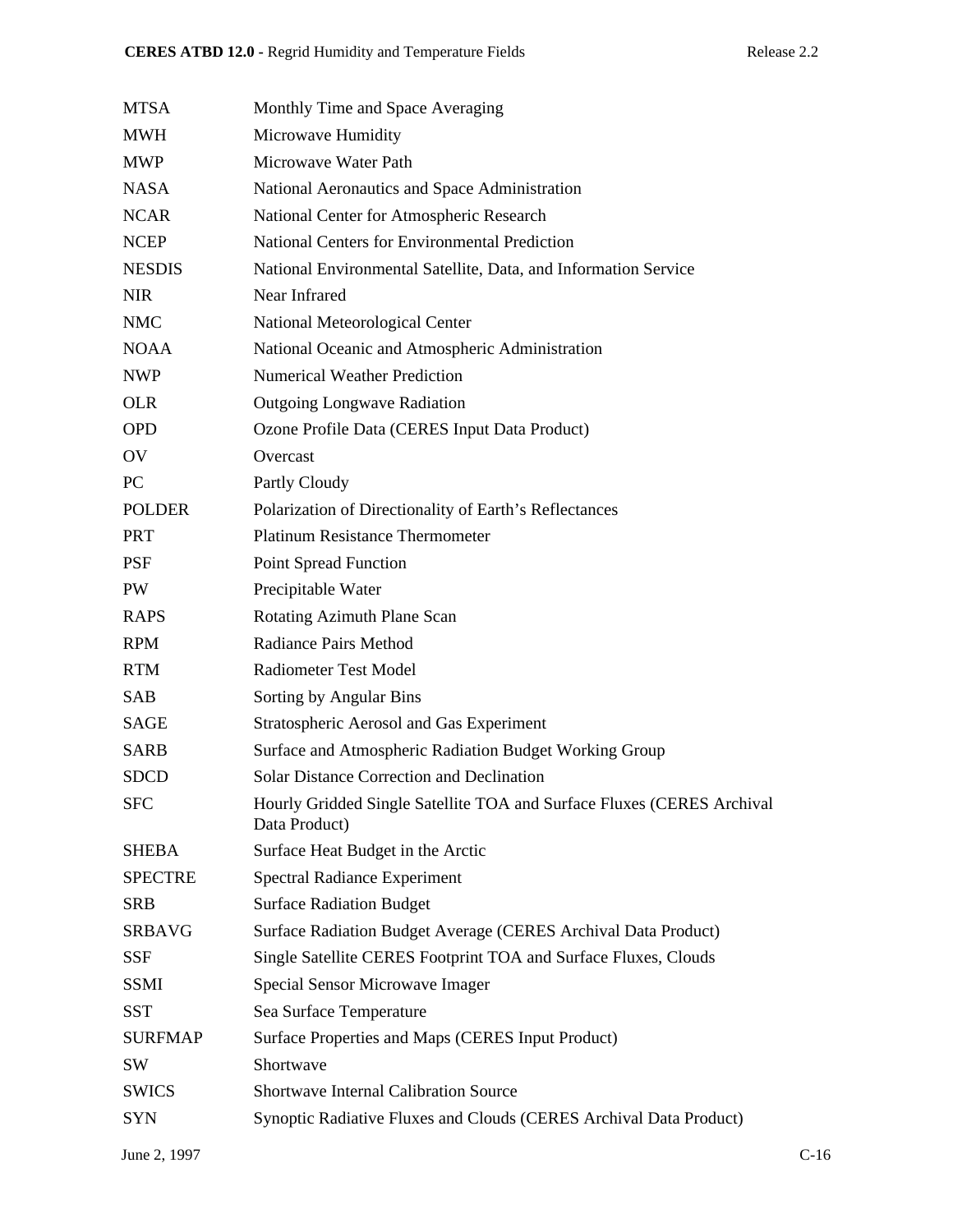| SZA          | Solar Zenith Angle                                                                            |
|--------------|-----------------------------------------------------------------------------------------------|
| <b>THIR</b>  | Temperature/Humidity Infrared Radiometer (Nimbus)                                             |
| <b>TIROS</b> | <b>Television Infrared Observation Satellite</b>                                              |
| <b>TISA</b>  | Time Interpolation and Spatial Averaging Working Group                                        |
| <b>TMI</b>   | <b>TRMM Microwave Imager</b>                                                                  |
| <b>TOA</b>   | Top of the Atmosphere                                                                         |
| <b>TOGA</b>  | <b>Tropical Ocean Global Atmosphere</b>                                                       |
| <b>TOMS</b>  | <b>Total Ozone Mapping Spectrometer</b>                                                       |
| <b>TOVS</b>  | <b>TIROS Operational Vertical Sounder</b>                                                     |
| <b>TRMM</b>  | <b>Tropical Rainfall Measuring Mission</b>                                                    |
| <b>TSA</b>   | Time-Space Averaging                                                                          |
| <b>UAV</b>   | <b>Unmanned Aerospace Vehicle</b>                                                             |
| <b>UT</b>    | <b>Universal Time</b>                                                                         |
| <b>UTC</b>   | <b>Universal Time Code</b>                                                                    |
| <b>VAS</b>   | VISSR Atmospheric Sounder (GOES)                                                              |
| <b>VIRS</b>  | <b>Visible Infrared Scanner</b>                                                               |
| <b>VISSR</b> | Visible and Infrared Spin Scan Radiometer                                                     |
| <b>WCRP</b>  | World Climate Research Program                                                                |
| WG           | <b>Working Group</b>                                                                          |
| Win          | Window                                                                                        |
| WN           | Window                                                                                        |
| <b>WMO</b>   | World Meteorological Organization                                                             |
| ZAVG         | Monthly Zonal and Global Average Radiative Fluxes and Clouds (CERES Archival<br>Data Product) |
|              |                                                                                               |

# **Symbols**

| A                 | atmospheric absorptance                             |
|-------------------|-----------------------------------------------------|
| $B_{\lambda}(T)$  | Planck function                                     |
| C                 | cloud fractional area coverage                      |
| $CF_2Cl_2$        | dichlorofluorocarbon                                |
| CFCl <sub>3</sub> | trichlorofluorocarbon                               |
| CH <sub>4</sub>   | methane                                             |
| CO <sub>2</sub>   | carbon dioxide                                      |
| D                 | total number of days in the month                   |
| $D_e$             | cloud particle equivalent diameter (for ice clouds) |
| $E_{o}$           | solar constant or solar irradiance                  |
| $\overline{F}$    | flux                                                |
| $\int f$          | fraction                                            |
| $G_a$             | atmospheric greenhouse effect                       |
|                   |                                                     |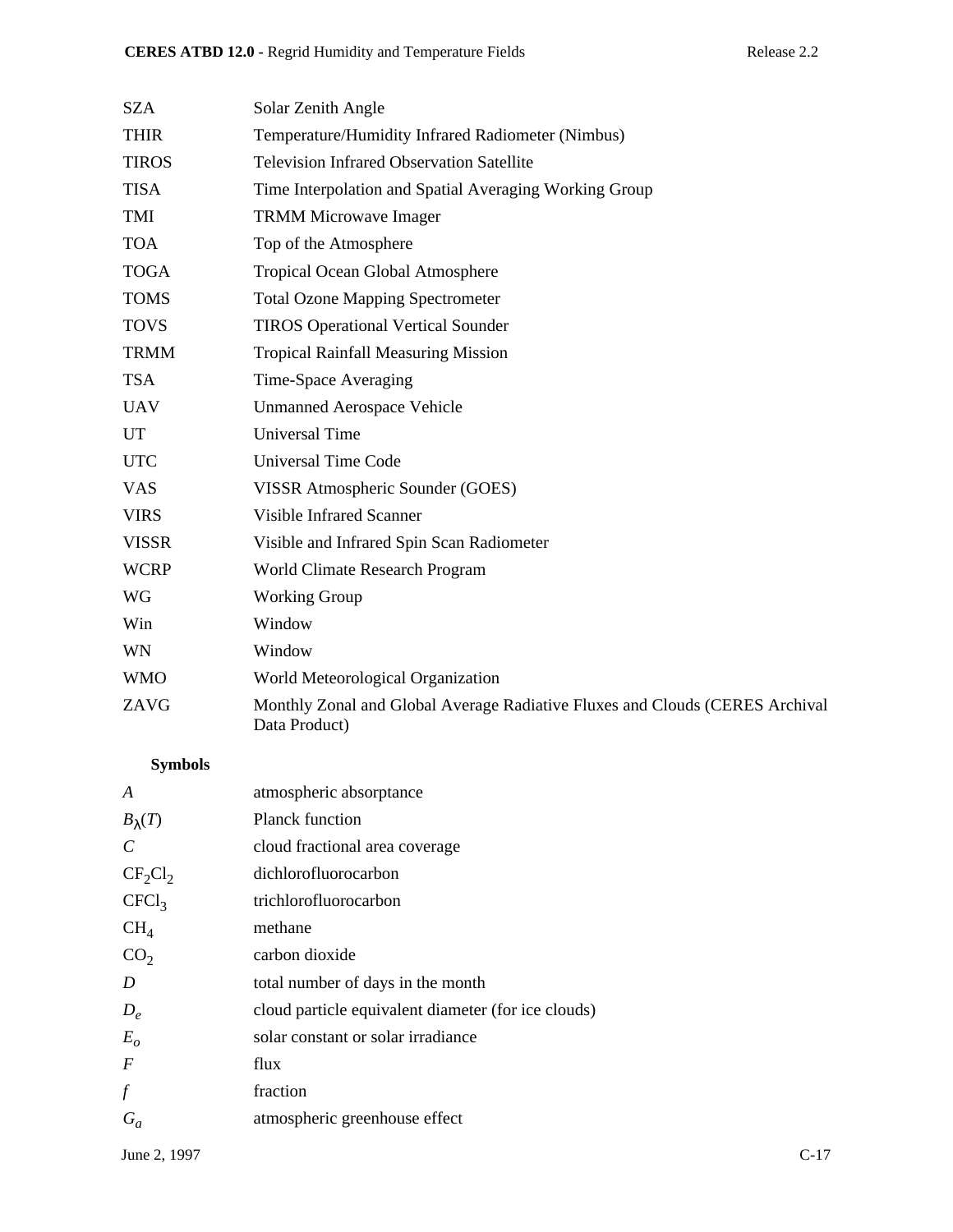| g                           | cloud asymmetry parameter                         |
|-----------------------------|---------------------------------------------------|
| $H_2O$                      | water vapor                                       |
| I                           | radiance                                          |
| i                           | scene type                                        |
| $m_i$                       | imaginary refractive index                        |
| Ñ                           | angular momentum vector                           |
| $N_2O$                      | nitrous oxide                                     |
| $O_3$                       | ozone                                             |
| $\boldsymbol{P}$            | point spread function                             |
| $\boldsymbol{p}$            | pressure                                          |
| $Q_a$                       | absorption efficiency                             |
| $Q_e$                       | extinction efficiency                             |
| $Q_{s}$                     | scattering efficiency                             |
| $\boldsymbol{R}$            | anisotropic reflectance factor                    |
| $r_E$                       | radius of the Earth                               |
| $r_e$                       | effective cloud droplet radius (for water clouds) |
| $r_h$                       | column-averaged relative humidity                 |
| $S_{\rm o}$                 | summed solar incident SW flux                     |
| $S'_{o}$                    | integrated solar incident SW flux                 |
| $\boldsymbol{T}$            | temperature                                       |
| $T_B$                       | blackbody temperature                             |
| t                           | time or transmittance                             |
| $W_{liq}$                   | liquid water path                                 |
| w                           | precipitable water                                |
| $\hat{x}_o$                 | satellite position at $t_o$                       |
| x, y, z                     | satellite position vector components              |
| $\dot{x}, \dot{y}, \dot{z}$ | satellite velocity vector components              |
| Z                           | altitude                                          |
| $z_{top}$                   | altitude at top of atmosphere                     |
| α                           | albedo or cone angle                              |
| β                           | cross-scan angle                                  |
| $\gamma$                    | Earth central angle                               |
| $\gamma_{at}$               | along-track angle                                 |
| $\gamma_{ct}$               | cross-track angle                                 |
| δ                           | along-scan angle                                  |
| ε                           | emittance                                         |
| Θ                           | colatitude of satellite                           |
| θ                           | viewing zenith angle                              |
| $\boldsymbol{\theta}_{o}$   | solar zenith angle                                |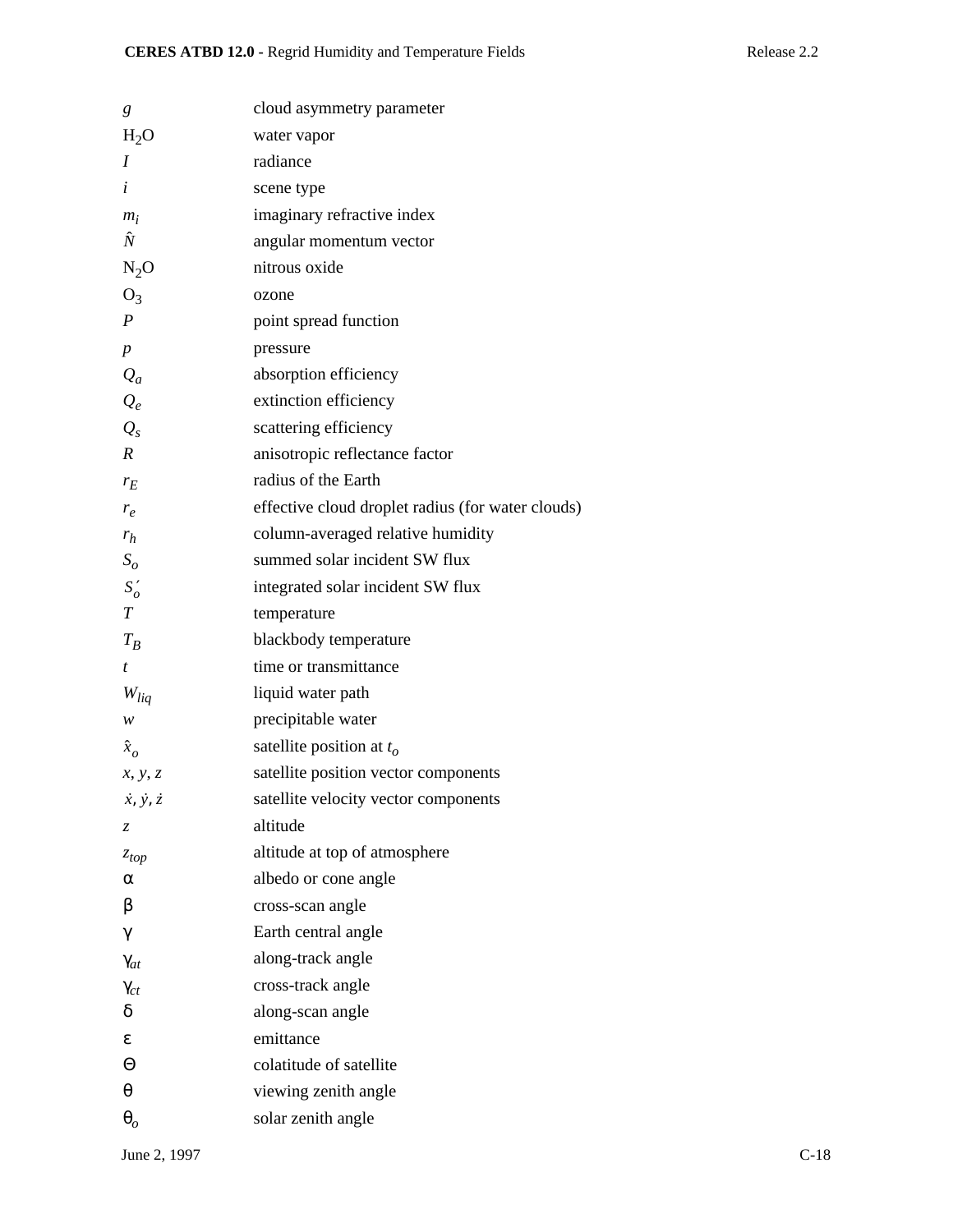| λ                       | wavelength                                     |
|-------------------------|------------------------------------------------|
| $\mu$                   | viewing zenith angle cosine                    |
| $\mu_{o}$               | solar zenith angle cosine                      |
| $\mathbf{v}$            | wave number                                    |
| ρ                       | bidirectional reflectance                      |
| τ                       | optical depth                                  |
| $\tau_{aer}(p)$         | spectral optical depth profiles of aerosols    |
| $\tau_{H_2O\lambda}(p)$ | spectral optical depth profiles of water vapor |
| $\tau_{\text{O}_3}(p)$  | spectral optical depth profiles of ozone       |
| Φ                       | longitude of satellite                         |
| $\phi$                  | azimuth angle                                  |
| $\tilde{\omega}_o$      | single-scattering albedo                       |

# Subscripts:

| C                | cloud               |
|------------------|---------------------|
| ch               | cloud base          |
| ce               | cloud effective     |
| cld              | cloud               |
| $\overline{c}$ s | clear sky           |
| Сt               | cloud top           |
| ice              | ice water           |
| lc               | lower cloud         |
| liq              | liquid water        |
| S                | surface             |
| uc               | upper cloud         |
| λ                | spectral wavelength |
|                  |                     |

## **Units**

| AU                    | astronomical unit          |        |
|-----------------------|----------------------------|--------|
| cm                    | centimeter                 |        |
| $cm\text{-}sec^{-1}$  | centimeter per second      |        |
| count                 | count                      |        |
| day                   | day, Julian date           |        |
| deg                   | degree                     |        |
| $deg\text{-}sec^{-1}$ | degree per second          |        |
| DU                    | Dobson unit                |        |
| $erg\text{-}sec^{-1}$ | erg per second             |        |
| fraction              | fraction (range of $0-1$ ) |        |
| g                     | gram                       |        |
| $g$ -cm <sup>-2</sup> | gram per square centimeter |        |
| June 2, 1997          |                            | $C-19$ |